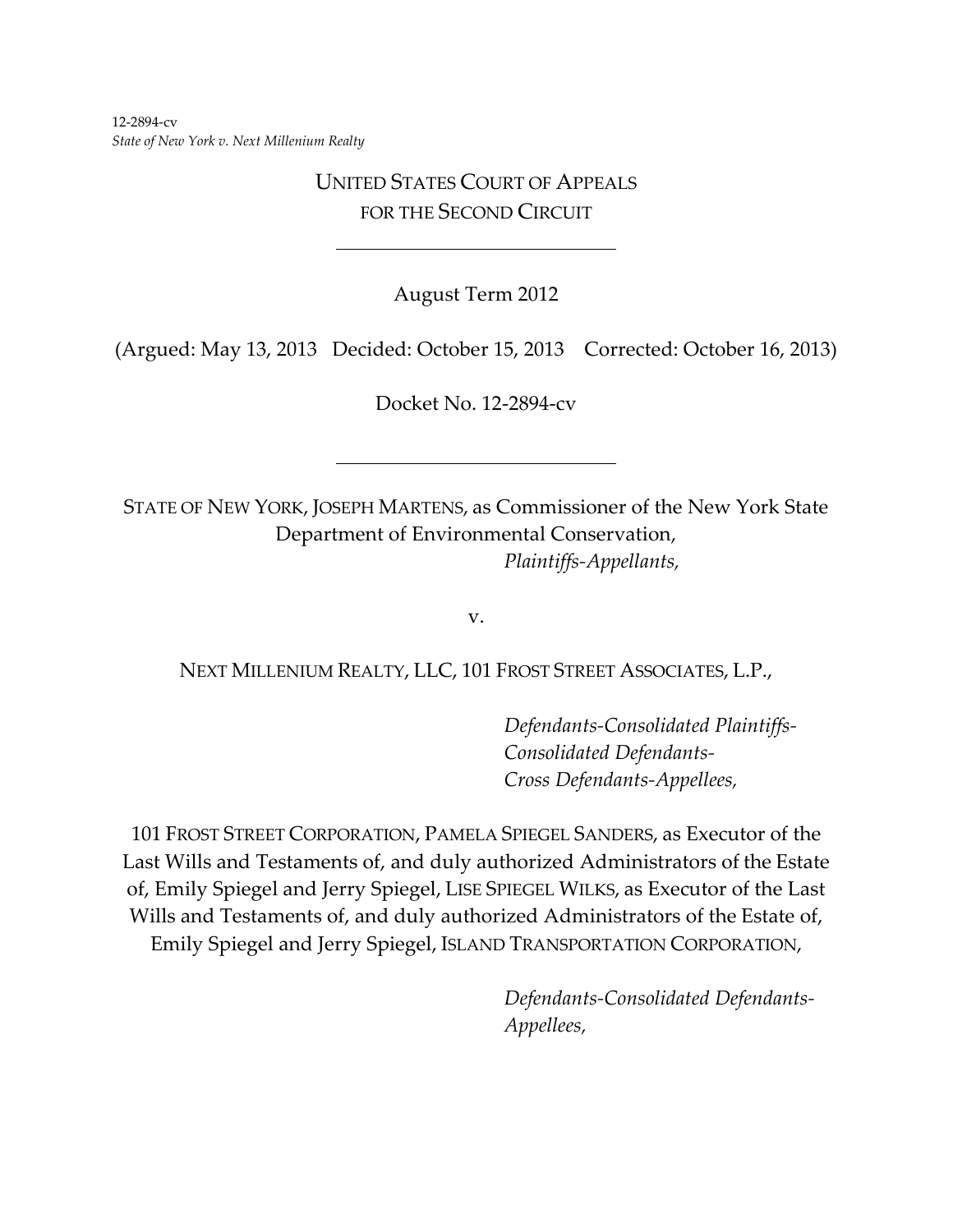UTILITY MANUFACTURING CO., INC., NEST EQUITIES, INC., AUDIE KRANZ, WILBUR KRANZ, KAMAL CHOPRA, TISHCON CORP., A/K/A TISHCON CORPORATION, JOE ELBAZ, GRAND MACHINERY, INC., WILLIAM GROSS,

> *Defendants-Consolidated Defendants-Cross Defendants-Appellees,*

ARKWIN INDUSTRIES, INC., WILLIAM MAGLIO, as Executor of the Last Will and Testament of, and duly authorized Administrator of the Estate of, defendant Daniel Berlin, FRANK JACOBSON, as Executor of the Last Will and Testament of, and duly authorized Administrator of the Estate of, defendant Daniel Berlin, THOMAS MALLOY, EQUITY SHARE I ASSOCIATES,

> *Defendants-Consolidated Defendants-Cross Defendants-Cross Claimants-Appellees,*

BAROUH EATON ALLEN CORP., 2632 REALTY DEVELOPMENT CORPORATION, RICHARD DEGENHART, ATLAS GRAPHICS, INC., H.D.P. PRINTING INDUSTRIES CORP., IMC EASTERN CORPORATION, F/K/A IMC MAGNETICS CORP., NMB (USA) INC.,

*Defendants-Appellees,*

PAUL MERANDI,

*Defendant-Consolidated Defendant-Cross Defendant,*

C&O REALTY CO.,

*Defendant-Cross Defendant-Appellee,*

SULZER METCO (US) INC.,

*Third-Party Defendant-Cross-Defendant-Appellee,*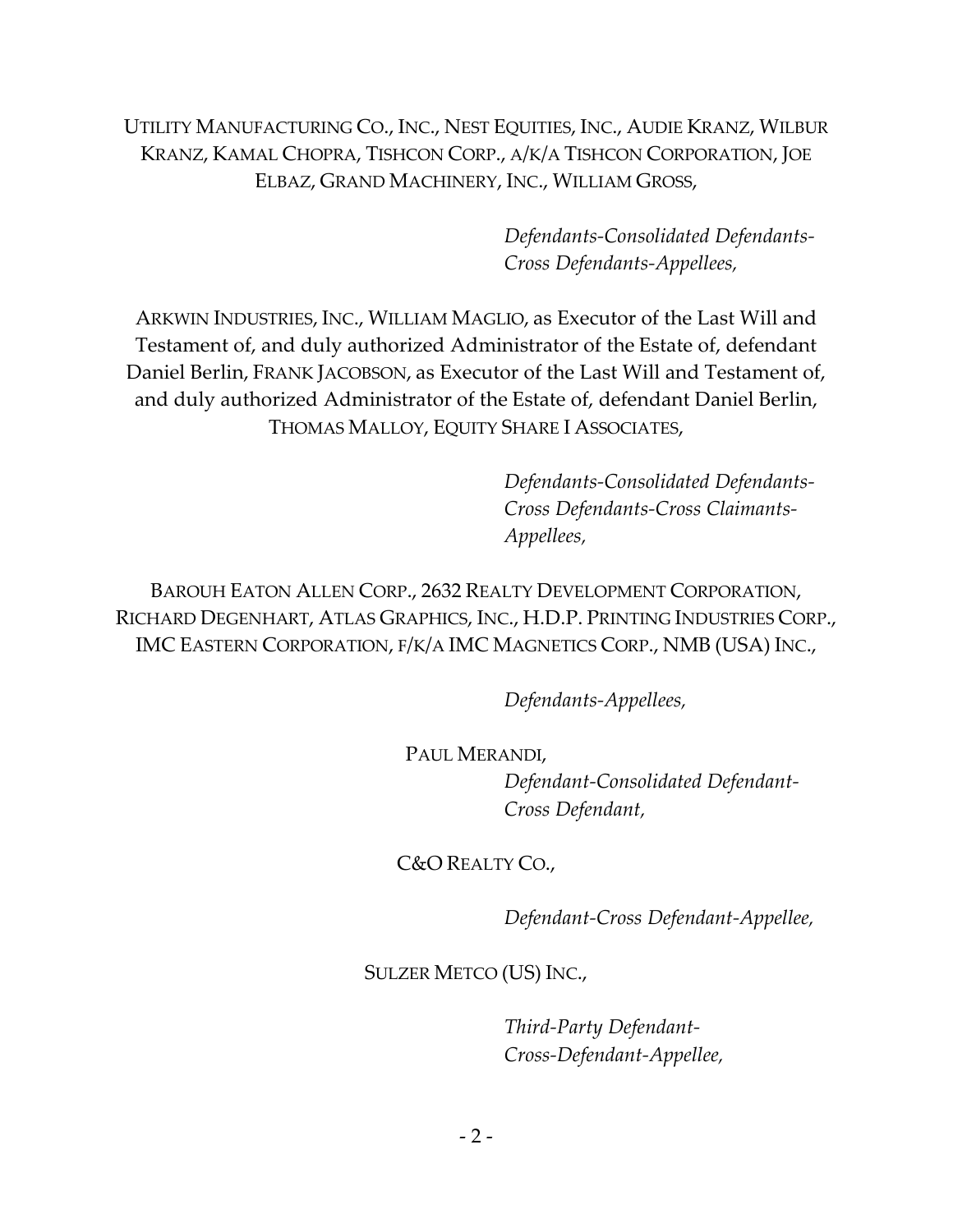# ADCHEM CORP., LINCOLN PROCESSING CORP., NORTHERN STATE REALTY CO., PUFAHL REALTY CORP.,

*Consolidated Defendants-Third-Party Defendants-Cross Defendants,*

JOSEPH PUFAHL, CHARLES PUFAHL, HERMAN PUFAHL, JOHN PUFAHL, MARVEX PROCESSING CORP., UNICORD, AUTOLINE AUTOMOTIVE CORP., COBRALINE MANUFACTURING, MARKI REALTY, PHYSIO-CHEM, INC., BRONCO MODEL CRAFT, INC., APPLIED MAGNETICS, HYMAN HASS,

*Consolidated-Defendants,*

KORG U.S.A. INC., US-1 MARKETING GROUP, INC., Individually and as Successor to Cobraline Manufacturing Corp., VISHAY GENERAL SEMICONDUCTOR, INC., Individually and as Successor to General Semiconductor, Inc., and General Instruments Corporation, GENERAL SEMICONDUCTOR, INC., VISHAY MIC TECHNOLOGY, INC., Individually and as Successor to General Semiconductor, Inc. and General Instruments Corporation, GENERAL INSTRUMENTS CORPORATION,

> *Third-Party Defendants-Cross Defendants,*

VERIZON NEW YORK, INC., Individually and as Successor to GTE Operations Support Incorporated, GTE CORPORATION, GTE SYLVANIA INCORPORATED, SYLVANIA ELECTRIC PRODUCTS INCORPORATED, VERIZON INC., VERIZON, VERIZON INC., Individually and as Successor to GTE Operations Support Incorporated, GTE CORPORATION, GTE SYLVANIA INCORPORATED, SYLVANIA ELECTRIC PRODUCTS INCORPORATED, VERIZON NEW YORK INC., VERIZON, VERIZON COMMUNICATIONS, Individually and as Successor to GTE Operations Support Incorporated, GTE CORPORATION, GTE SYLVANIA INCORPORATED, SYLVANIA ELECTRIC PRODUCTS INCORPORATED, VERIZON INC., VERIZON, GTE OPERATIONS SUPPORT INCORPORATED, Individually and as Successor to GTE Corporation, GTE SYLVANIA INCORPORATED, SYLVANIA ELECTRIC PRODUCTS INCORPORATED, VISHAY INTERTECHNOLOGY, INC., Individually and as Successor to Vishay General Semiconductor, Inc., GENERAL SEMICONDUCTOR, INC., and GENERAL INSTRUMENTS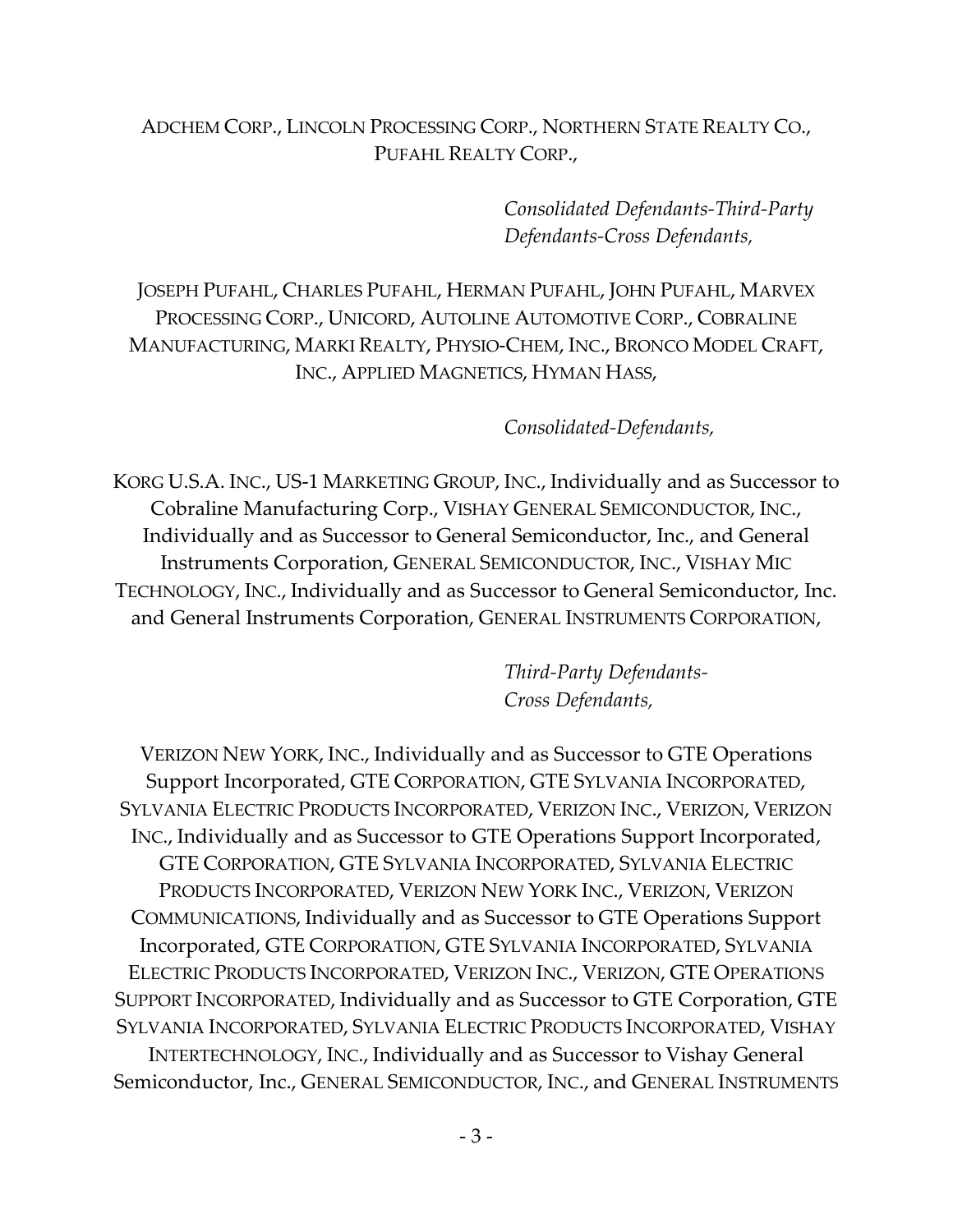# CORPORATION, GTE CORPORATION, GTE SYLVANIA INCORPORATED, SYLVANIA ELECTRICAL PRODUCTS INCORPORATED,

*Third-Party Defendants,*

JERRY GOODMAN, EMILY SPIEGEL, as Trustee under an Agreement of Trust for the benefit of Pamela Spiegel and Lisa Spiegel,

*Defendants-Cross Defendants,*

SCIBELLI BROTHERS AUTO COLLISION, INC., JOSEPH SCIBELLI, SAM-TON TOWING & SALVAGE INC.,

*Defendants.*

Before:

CHIN AND LOHIER, *Circuit Judges*, AND SWAIN, *District Judge*. \*

Appeal from a judgment of the United States District Court for the

Eastern District of New York (Feuerstein, *J.*), dismissing claims by the State of

New York under the Comprehensive Environmental Response, Compensation,

and Liability Act of 1980, 42 U.S.C. § 9601 *et seq*., for costs incurred in

investigating and addressing groundwater contamination in Hempstead, New

The Honorable Laura Taylor Swain, of the United States District Court for the Southern District of New York, sitting by designation.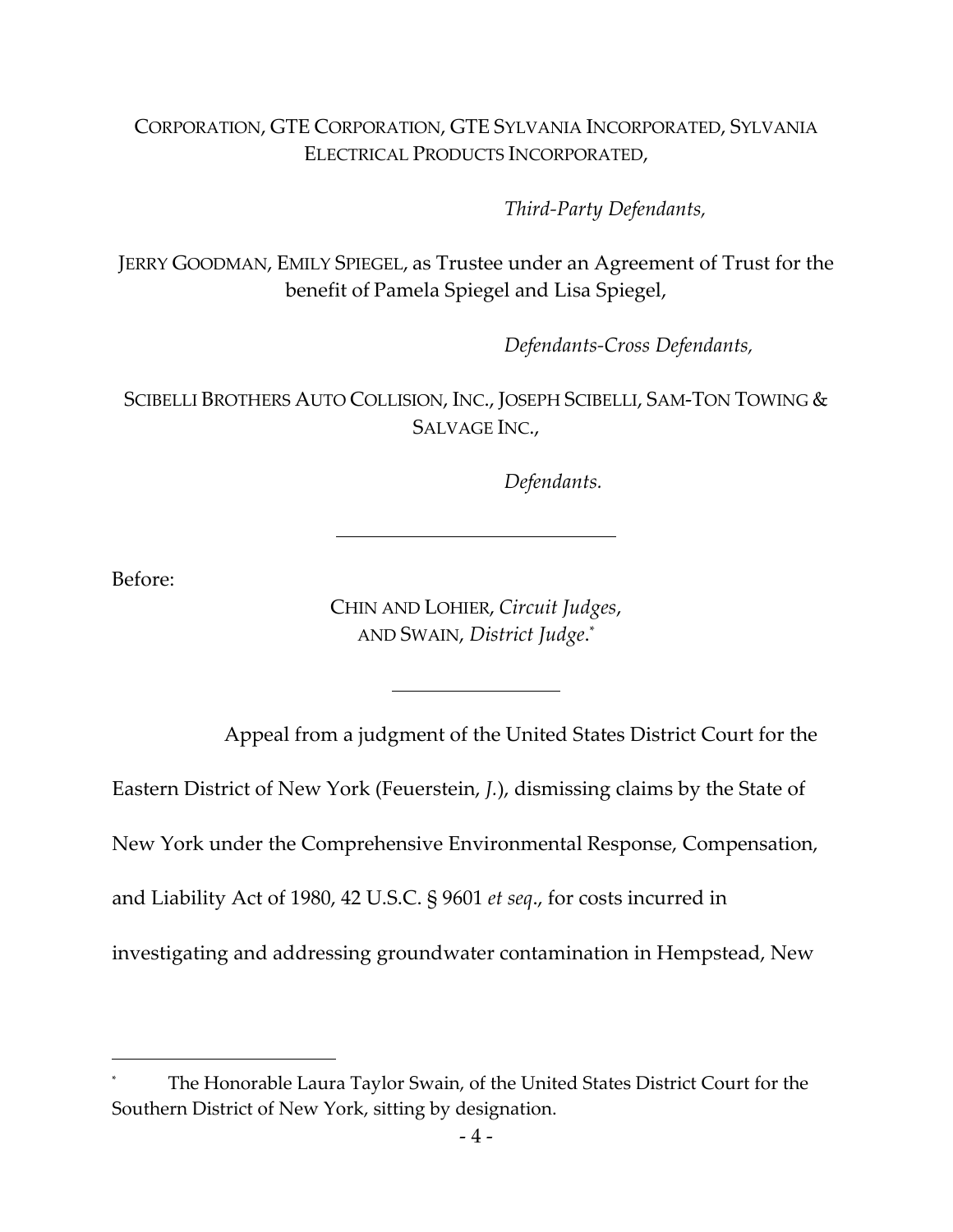York. The district court granted summary judgment in favor of the defendants-

\_\_\_\_\_\_\_\_\_\_\_\_\_\_\_\_\_\_\_\_\_\_\_\_\_\_\_\_

appellees on the ground that the action was time-barred.

VACATED and REMANDED.

BARBARA D. UNDERWOOD, Solicitor General (Cecelia C. Chang, Deputy Solicitor General, Matthew W. Grieco, Assistant Solicitor General, *on the brief*), for Eric T. Schneiderman, Attorney General of the State of New York, New York, New York, *for Plaintiffs-Appellants*. KATHLEEN M. SULLIVAN (William B. Adams, *on the brief*), Quinn Emanuel Urquhart & Sullivan, LLP, New York, New York, and Kevin Maldonado, Kevin Maldonado & Partners LLC, Windham, New York, *for Defendants-Appellees Next Millennium Realty, LLC, 101 Frost Street Associates, L.P., 101 Frost Street Corporation, Pamela Spiegel Sanders, as Executor of the Last Wills and Testaments of, and duly authorized Administrators of the Estate of, Emily Spiegel and Jerry Spiegel, Lise Spiegel Wilks, as Executor of the Last Wills and Testaments of, and duly authorized Administrators of the Estate of Emily Spiegel and Jerry Spiegel, Emily Spiegel, as Trustee under an Agreement of Trust for the benefit of Pamela Spiegel and Lisa Spiegel*.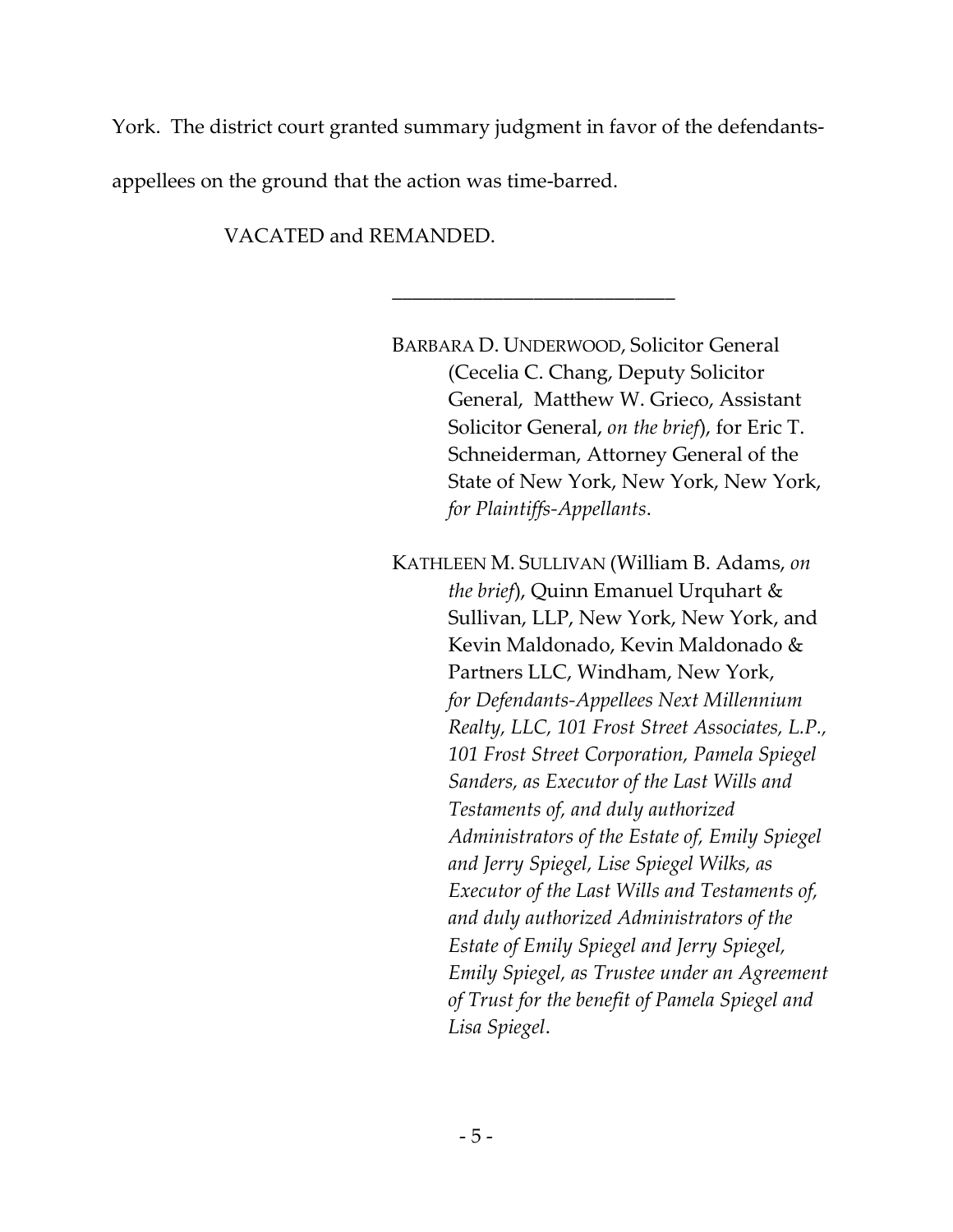Philip C. Landrigan and Peter D. Aufrichtig, McCarthy Fingar LLP, White Plains, New York, *for Defendants-Appellees Kamal Chopra, Joe Elbaz and Tishcon Corp., a/k/a Tishcon Corporation.*

Paul B. Sweeney and Barry S. Cohen, Certilman Balin Adler & Hyman, LLP, East Meadow, New York, *for Defendant-Appellee Equity Share I Associates.*

John Gregory Martin and Suzanne M. Avena, Garfunkel Wild, P.C., Great Neck, New York, *for Defendants-Appellees Arkwin Industries, Inc., William Maglio, as Executor of the Last Will and Testament of, and duly authorized Administrator of the Estate of, defendant Daniel Berlin, Frank Jacobson, as Executor of the Last Will and Testament of, and duly authorized Administrator of the Estate of, defendant Daniel Berlin, Thomas Malloy.*

Charlotte A. Biblow and Franklin C. McRoberts, Farrell Fritz, P.C., Uniondale, New York, *for Defendants-Appellees Grand Machinery, Inc. and 2632 Realty Development Corporation*.

Michael S. Cohen, Nixon Peabody LLP, Jericho, New York, *for Defendants-Appellees William Gross and C&O Realty Co.*

Miriam Villani, Sahn Ward Coschignano & Baker, PLLC, Uniondale, New York, *for Defendants-Appellees Audie Kranz, Wilbur Kranz, Nest Equities, Inc., and Utility Manufacturing Co., Inc.*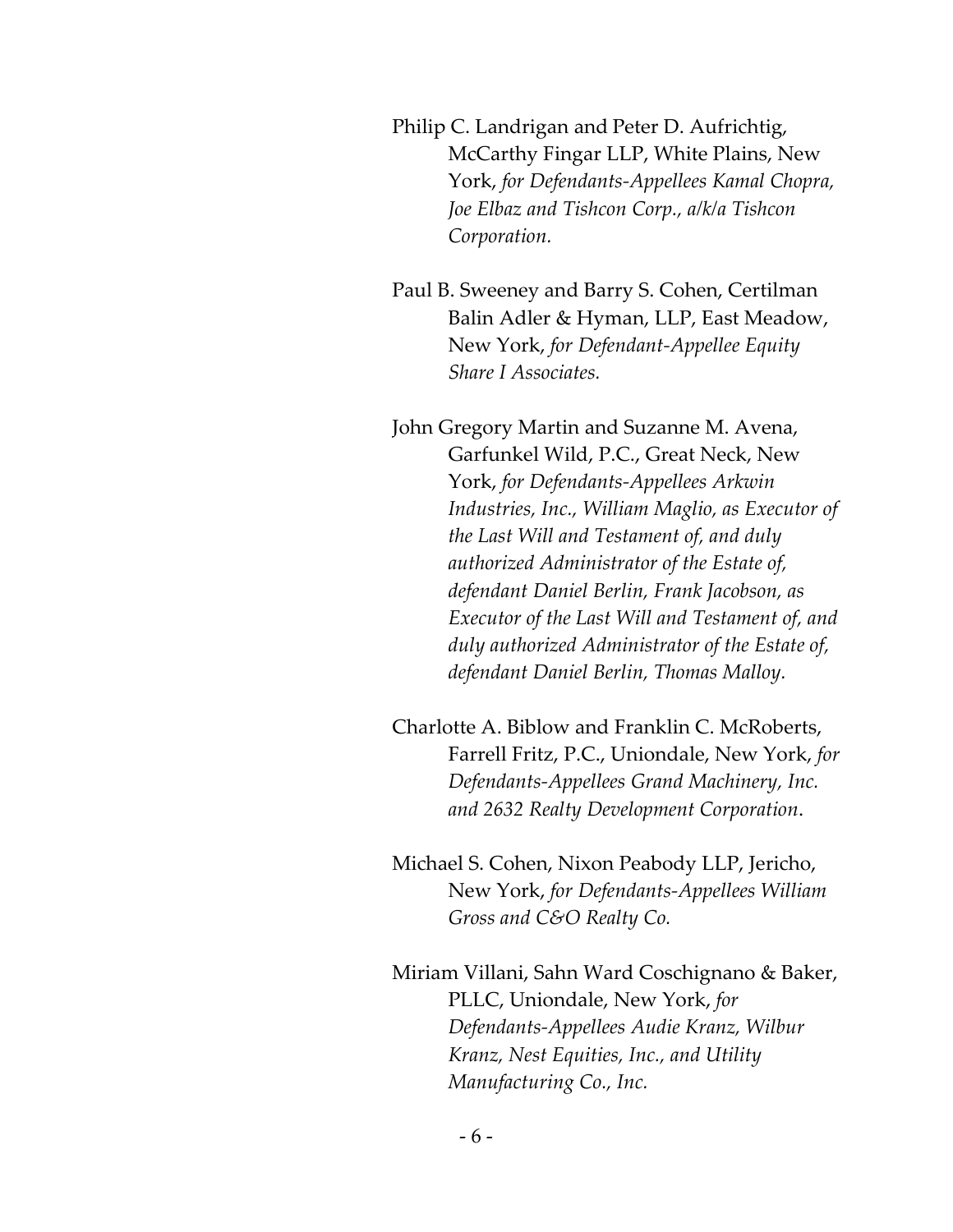Thomas R. Smith, Bond, Schoeneck & King, PLLC, Syracuse, New York, *for Defendant-Appellee Barouh Eaton Allen Corp.*

Kenneth L. Robinson, Robinson & Associates, P.C., Syosset, New York, and Theodore Warren Firetog, Law Offices of Theodore W. Firetog, Farmingdale, New York, *for Defendants-Appellees Richard Degenhart, Atlas Graphics, Inc., and H.D.P. Printing Industries Corp.*

Robert R. Lucic, John E. Peltonen, and Daniel K. Fink, Sheehan Phinney Bass & Green, P.A., Manchester, New Hampshire, *for Defendants-Appellees IMC Eastern Corporation, f/k/a IMC Magnetics Corp., and NMB (USA) Inc.*

Sheila A. Woolson, Epstein Becker & Green, P.C., Newark, New Jersey, *for Defendant-Appellee Island Transportation Corporation.*

Richard P. O'Leary, McCarter & English, LLP, New York, New York, *for Defendant-Appellee Sulzer Metco (US) Inc.*

CHIN, *Circuit Judge*:

In this case, the State of New York (the "State") sued defendants-

\_\_\_\_\_\_\_\_\_\_\_\_\_\_\_\_\_\_\_\_\_\_\_\_\_\_\_\_

appellees under the Comprehensive Environmental Response, Compensation,

and Liability Act of 1980, 42 U.S.C. § 9601 *et seq*. ("CERCLA"), to recover certain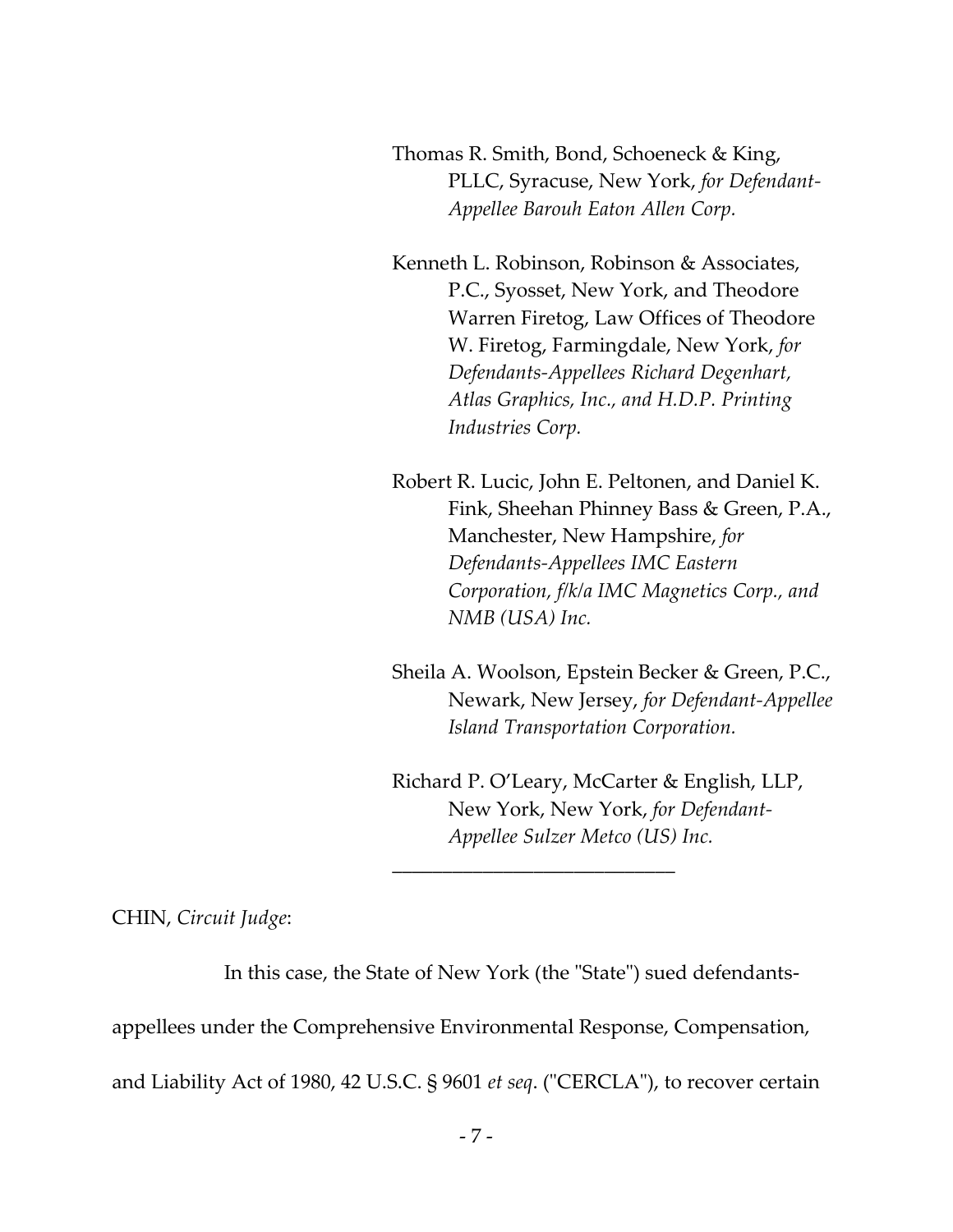costs incurred in investigating and addressing groundwater contamination in the Town of Hempstead (the "Town") in Nassau County, caused by pollution emanating from the New Cassel Industrial Area (the "NCIA").

The district court (Feuerstein, *J.*), adopting a report and recommendation of the magistrate judge (Orenstein, *M.J.),* granted defendants' motion for summary judgment and dismissed the action as time-barred. The district court held that the State's claims were barred by the six-year statute of limitations governing suits to recover costs for *remedial* actions -- that is, measures to permanently remediate hazardous wastes -- set forth in 42 U.S.C.  $\S 9613(g)(2)(B)$ . That statute of limitations is triggered by the commencement of cleanup construction, and as the district court found that construction began more than six years before suit was brought, the district court held the action was time-barred.

The State argues that the cleanup activities in question are *removal* actions -- that is, measures taken to address immediate threats to public health - and that suits to recover costs for removal actions are governed by the three-year statute of limitations set forth in 42 U.S.C.  $\S 9613(g)(2)(A)$ , which is triggered by the completion of the removal action. The State contends that because the

- 8 -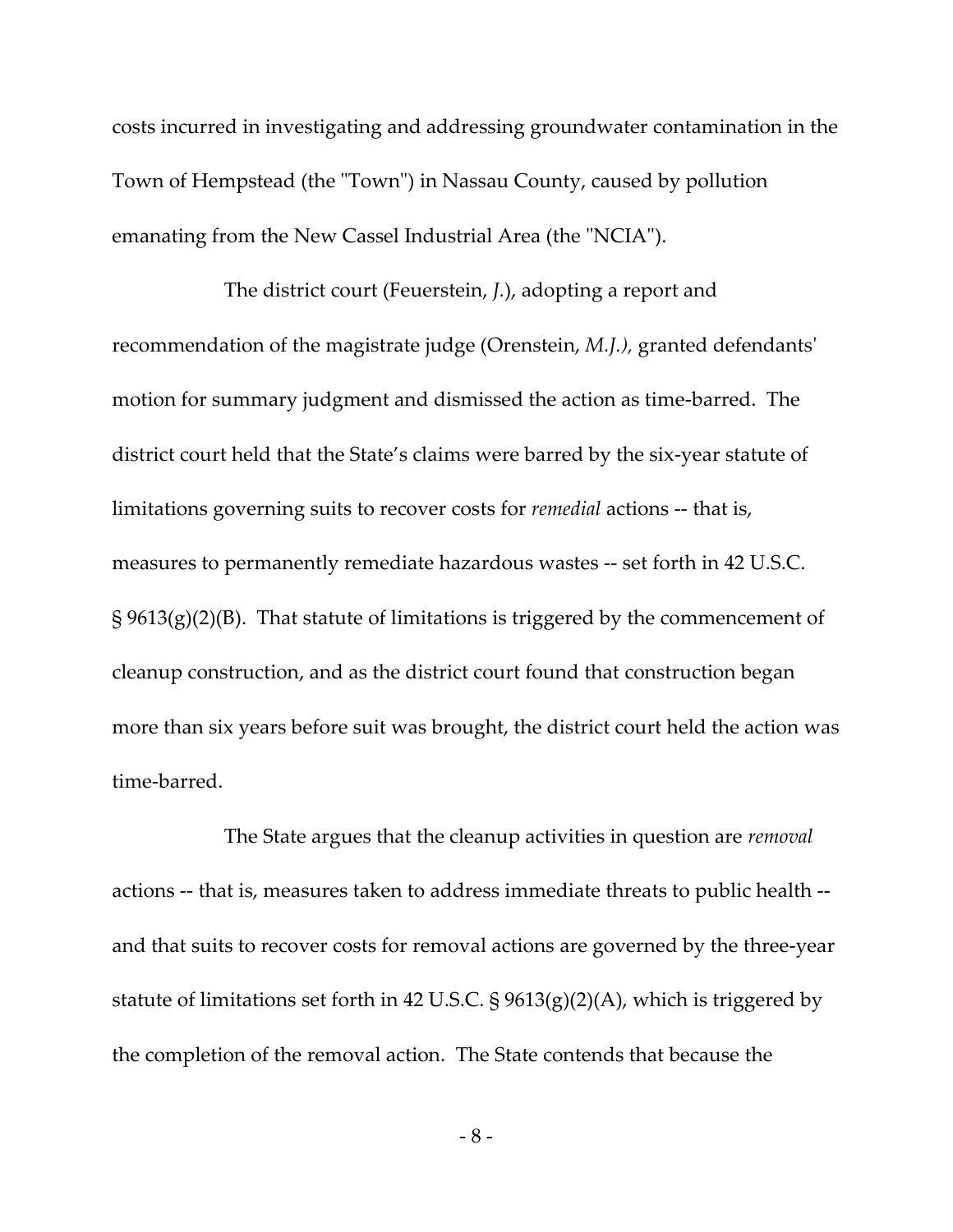removal measures here had not been completed when this action was brought, the statute of limitations had not yet begun to run.

We agree that the State's action is timely. We hold that the cleanup activities here were implemented as removal measures and continued to be removal measures at all relevant times. Accordingly, the district court erred in applying the statute of limitations for remedial rather than removal actions, and we vacate and remand for further proceedings consistent with this opinion.

# *STATEMENT OF THE CASE*

#### *A. The Contamination and Investigation*

The NCIA, a 170-acre site in North Hempstead, New York, sits on top of a sole source aquifer<sup>1</sup> in which groundwater flows approximately 55 to 65 feet below the ground surface. In the early 1950's, the NCIA was home to a variety of light industries. A number of these industries were involved in

<sup>1</sup> A sole or principal source aquifer is an aquifer that supplies at least 50 percent of the drinking water consumed in the area overlying the aquifer. *See* Sole Source Aquifer Protection Program, Envtl. Protection Agency, http://water.epa.gov/infrastructure/ drinkingwater/sourcewater/protection/solesourceaquifer.cfm (last visited Sept. 11, 2013).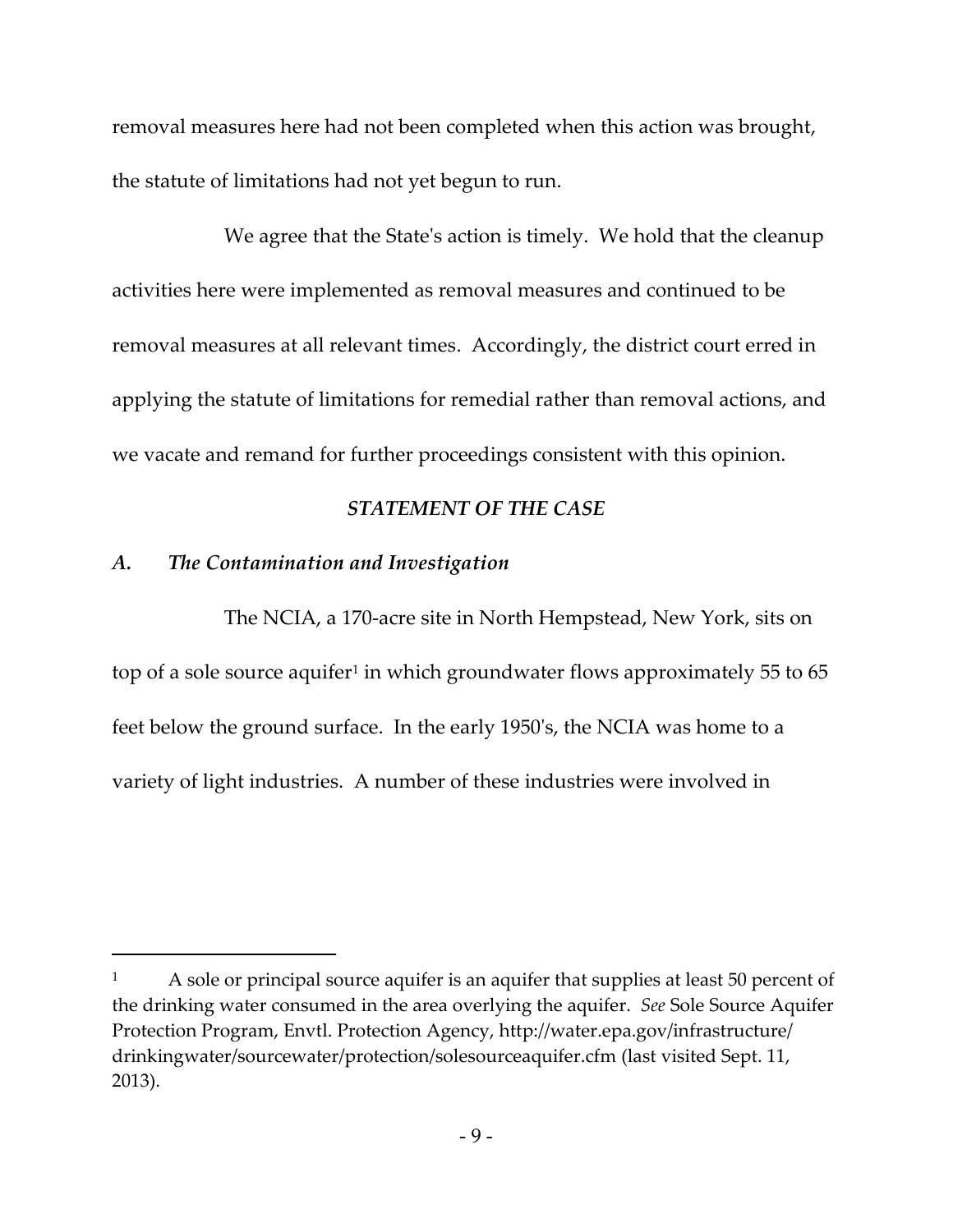activities that produced volatile organic compounds ("VOCs"), which eventually found their way into the groundwater.<sup>2</sup>

In 1986, the Nassau County Department of Health (the "County Health Department") uncovered groundwater contamination at the NCIA. As a consequence, in 1988 the New York State Department of Environmental Conservation (the "DEC") listed the NCIA as a Class 2 Site on the State registry of hazardous waste sites.<sup>3</sup>

# **1. The GAC**

In 1989, the Town detected VOCs in two of its water supply wells at levels approaching New York State Maximum Contaminant Levels for drinking water. 4 These wells were located in the Bowling Green Estates Water District and were approximately 1,500 feet from the NCIA in the direction of the flow of

<sup>&</sup>lt;sup>2</sup> The presence of elevated VOCs in drinking water is a health risk because some VOCs are carcinogens and others may harm certain human organs. *See* Barbara L. Rowe et al., *Occurrence and Potential Human-Health Relevance of Volatile Organic Compounds in Drinking Water from Domestic Wells in the United States*, 115 Envtl. Health Persp. 1539, 1539 (2007).

Class 2 sites contain hazardous waste that poses "a significant threat to public health or the environment." N.Y. Comp. Codes R. & Regs. tit. 6, § 375-2.7(b)(3)(b)(ii).

<sup>4</sup> "Maximum Water Contaminant Level" is defined as "the maximum permissible level of a contaminant in water which is delivered to any user of a public water system." N.Y. Comp. Codes R. & Regs. tit. 10, § 5-1.1(ap).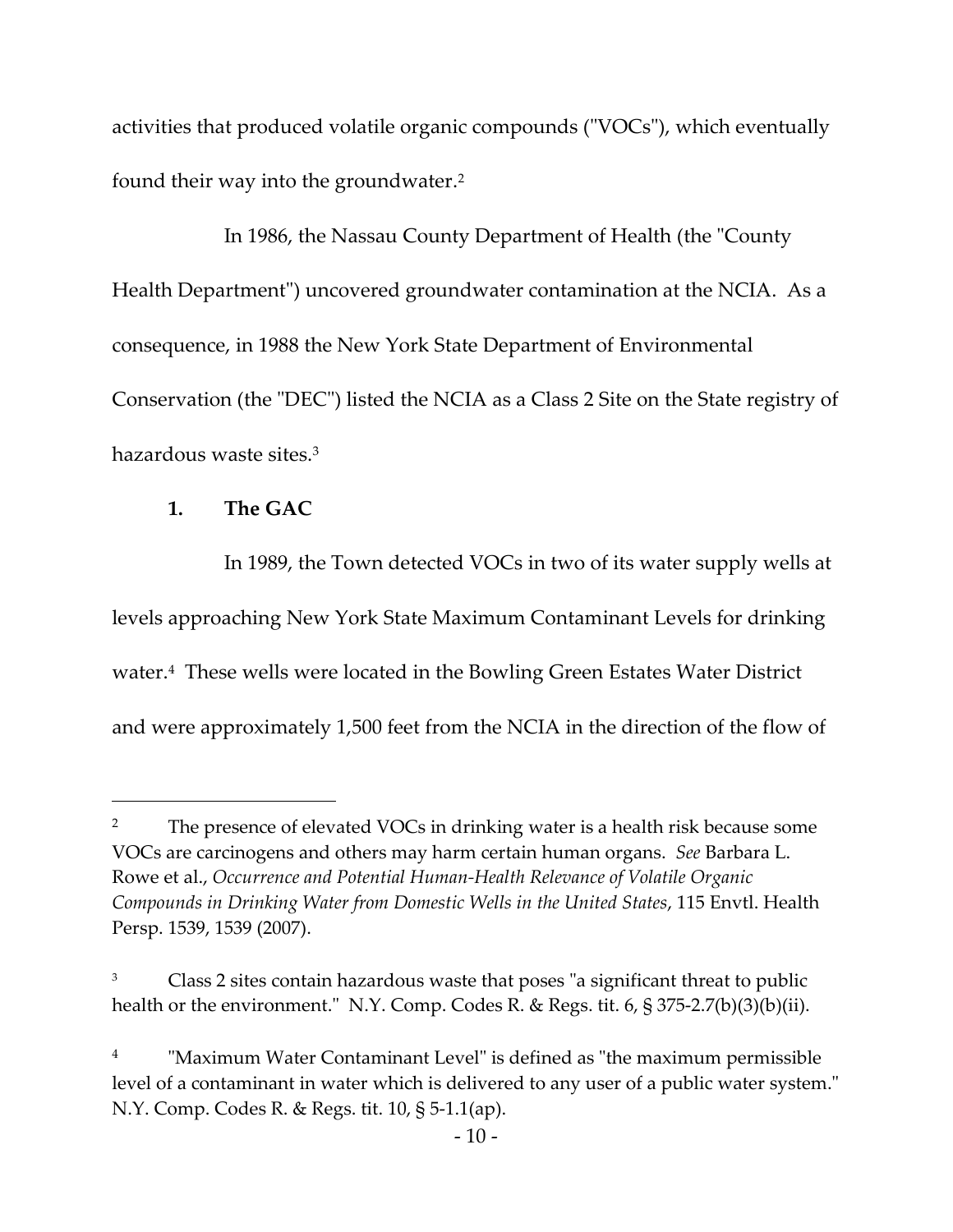groundwater. The Town hired Dvirka and Bartilucci ("D&B"), an engineering firm, to investigate. In November 1989, D&B confirmed the presence of VOCs in the water, including trichloroethylene and tetrachloroethylene, likely carcinogens, and recommended the installation of a granulated activated carbon adsorption system (the "GAC") to remove the VOCs. A GAC eliminates contaminants by pumping untreated water from the wells through carbon units and discharging the water into a groundwater storage reservoir. As the carbon bed reaches its useful adsorption capacity, however, its effectiveness diminishes considerably.

In the fall of 1990, the Town bought and installed a GAC at the site of the two wells. On June 15, 1993, the County Health Department approved the GAC for full operation. The GAC commenced operations, and it has remained in operation since.

#### **2. The Air Stripper Tower**

From December 10, 1990 through May 30, 1995, the Town found that rising concentrations of VOCs had "markedly increased" the cost of running the GAC system. As Hempstead Water Commissioner Daniel Davis ("Commissioner Davis") explained: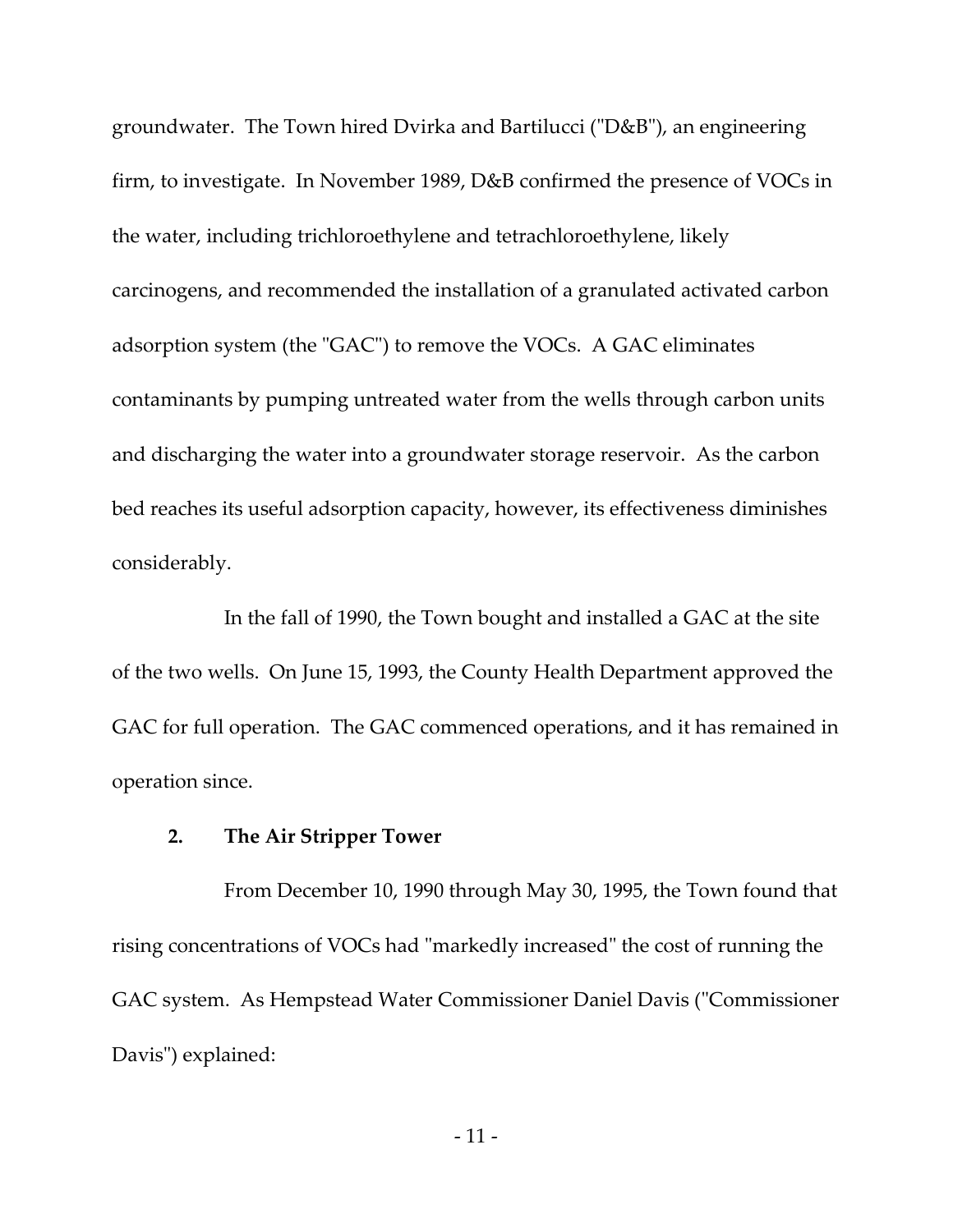During this period [from December 1990 through May 1995], I became concerned that the increasing concentrations of VOCs would soon render the GAC Treatment System ineffective and too costly or impractical to operate. My concerns led me to consider supplementing the GAC Treatment System in order to improve efficiency and lower the costs of operation.

(Davis Decl. ¶ 16). Commissioner Davis asked D&B to recommend a system to supplement the GAC. In May 1995, D&B proposed an air stripper tower -- a packed tower aeration system. The air stripper tower, which rests on a large concrete slab, treats the water before it is collected in a clearwell and then pumps the water to the GAC.

On June 12 and 13, 1995, the Town took exploratory soil borings to determine whether the soil could bear the weight of an air-stripper tower. The Town awarded the contract to construct the air stripper tower in July 1995. Construction began in July 1995 and was completed in 1997. The air tower commenced operations, and it has remained in operation since.

#### **3. The DEC Investigation**

The DEC began its remedial investigation of the NCIA in 1995, and thereafter it sampled 41 groundwater monitoring wells between 1996 and 2000,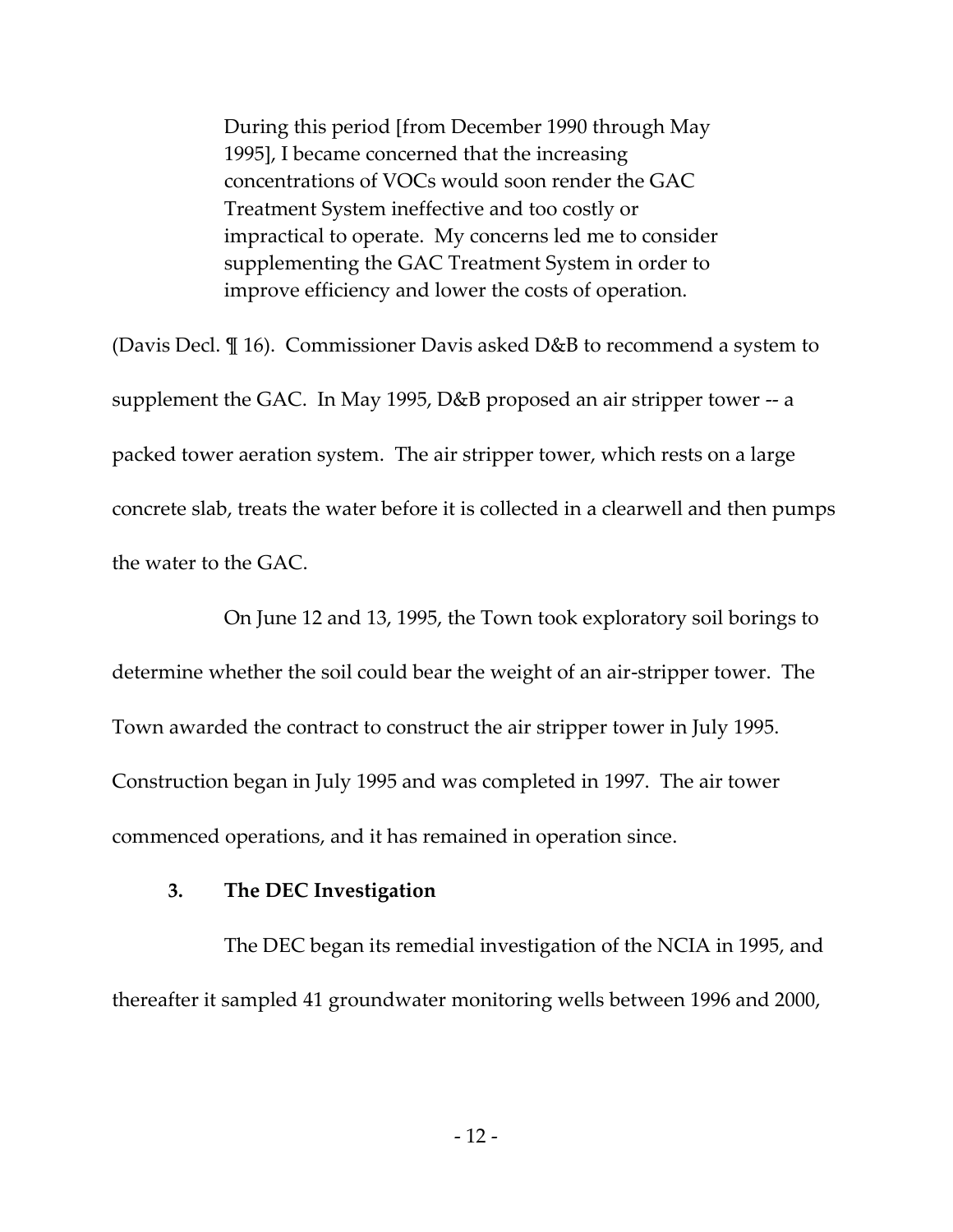installed four early warning groundwater wells in 1998, and collected soil and groundwater samples in 1998 and 1999.

On May 16, 1995, the DEC and the New York State Department of Health (the "State Health Department") held a public meeting in Hempstead to address the groundwater contamination. Based on discussions at that meeting, the Town began to suspect the NCIA was the source of the groundwater contamination.

On May 23, 1995, the Town followed up with a letter to the DEC: (1) expressing concern about the "substantial increase in the levels of contamination" in the wells since 1992; (2) requesting consideration for funding for treatment under the New York State Superfund Program; (3) requesting a "full, immediate and intensive investigation by the DEC to determine who all the polluters are so that they will be held accountable for their actions"; and (4) declining to seek compensation for the GAC system already in place.

In 1999, engineers hired by the DEC confirmed the existence of three VOC plumes migrating underground from the NCIA towards the Town. In September 2000, the DEC issued its final remedial investigation/feasibility study report. The report divided the remedial strategy into three parts, and separated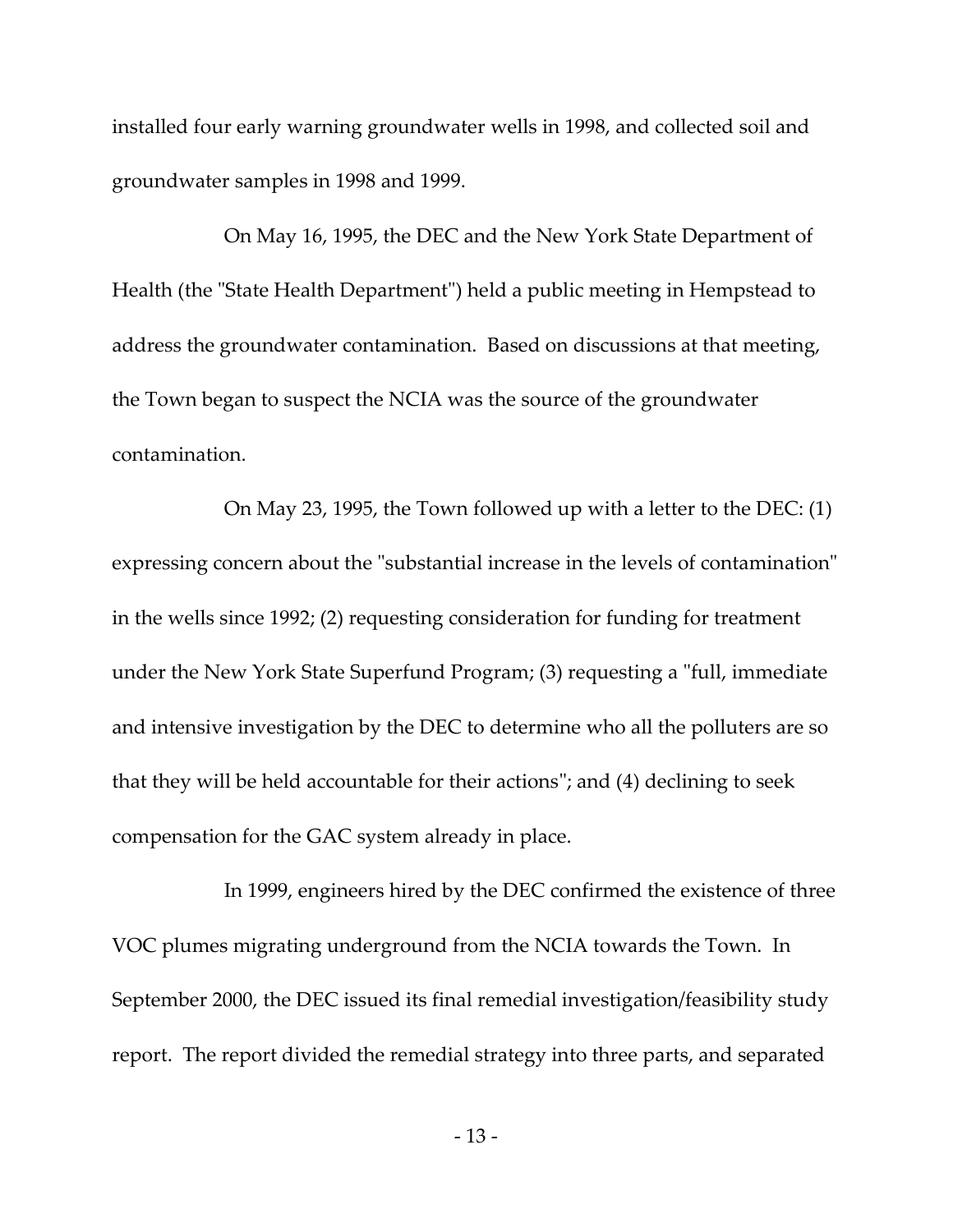the NCIA into three corresponding operable units addressing ground-level contamination within the NCIA, contaminated groundwater directly beneath the NCIA, and the migration of VOC plumes from the NCIA offsite.

In October 2003, the DEC issued the final Record of Decision ("ROD") selecting a permanent remedy to address the pollution at the NCIA: "Full Plume Remediation of Upper and Deep Portions of the Aquifer (to 225 ft below ground surface) with In-Well Vapor Stripping/Localized Vapor Treatment." This remedy involved pilot testing, the removal of contaminated soil, the construction of additional in-well vapor stripping wells (groundwater circulation wells), as well as the installation of new monitoring wells and a longterm groundwater monitoring program. It also incorporated the existing GAC and air stripper tower. The DEC estimated the full remediation would cost \$3.5 million and take seven years.<sup>5</sup>

### **4. Tolling Agreements**

 $\overline{a}$ 

The State entered into tolling agreements with a number of potentially responsible parties -- owners and operators of facilities within the

The project has not yet been completed, and the United States Environmental Protection Agency has taken over responsibility for the NCIA.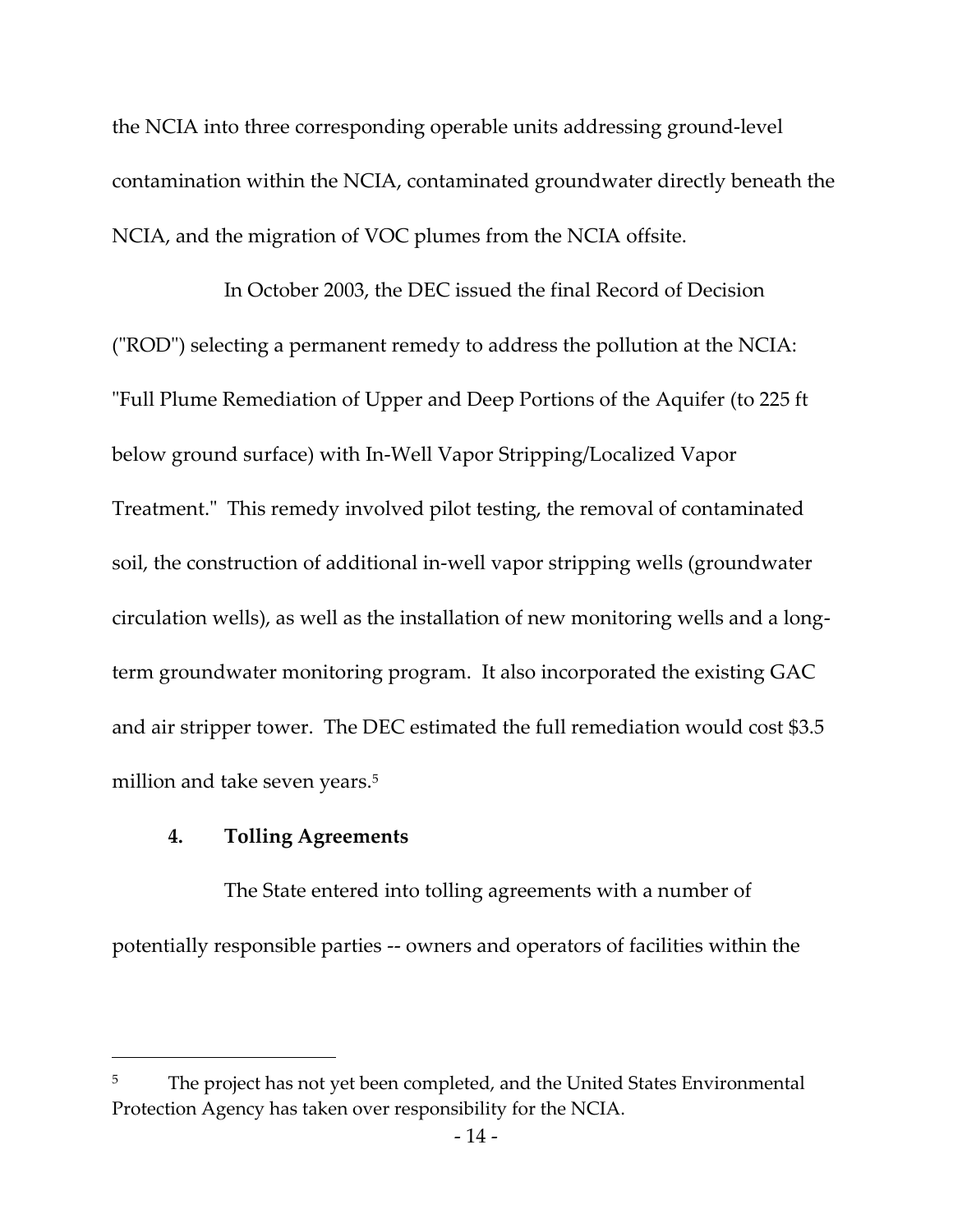NCIA -- tolling the statute of limitations. The earliest of these agreements came into effect on June 27, 2001.

#### **B.** *Procedural History*

On March 13, 2006, the State filed this cost-recovery suit against defendants pursuant to section 107 of CERCLA, 42 U.S.C. § 9607, which permits recovery of "all costs of removal or remedial action incurred by the United States Government or a State." The State seeks to recover for costs incurred in investigating and responding to the off-site groundwater contamination at the NCIA, as well as "past, present, and future response costs incurred and to be incurred by the State in responding to releases of hazardous substances." Second Am. Compl. ¶¶ 146, 147. <sup>6</sup>

On September 24, 2010, the magistrate judge issued a report and recommendation ("R&R") recommending that defendants' motion for summary judgment be granted on the grounds that the State's claims were barred by the

<sup>&</sup>lt;sup>6</sup> On March 23, 1998, the Town of Hempstead formally requested reimbursement from the DEC for the cost of construction of the tower. In 2000, the DEC and the Town entered into an agreement whereby the DEC would reimburse the Town for the cost of constructing and installing the tower, while the Town would own, maintain, and operate it. As it acknowledged in its briefs and at oral argument, the State is not seeking compensation for the GAC because the Town did not seek reimbursement for the GAC from the State.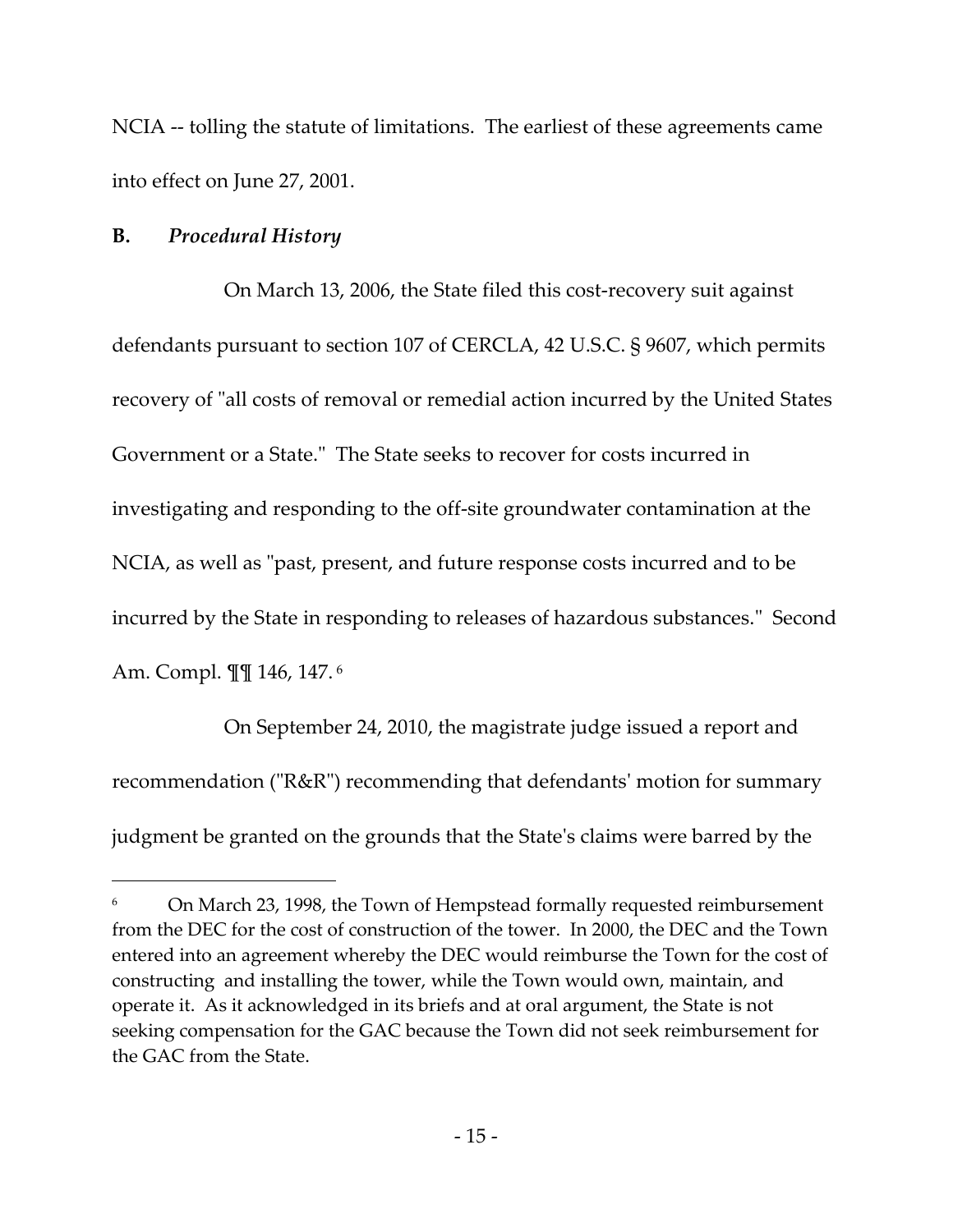statute of limitations. *State of New York v. Next Millenium Realty, LLC*, No. CV-06- 1133, 2010 WL 8032748 (E.D.N.Y. Sept. 24, 2010). The district court adopted the R&R in its entirety by order dated November 22, 2011.

The district court concluded that the GAC and the air stripper actions were "remedial" and that the actions were attributable to the State. It held that the State's claims were subject to the statute of limitations for remedial actions, which bars claims filed more than six years after commencement of construction. The district court then concluded that the statute had begun to run either when the GAC was installed in 1990, or when three foundational borings for the air stripper were drilled on June 12 and 13, 1995. *Next Millenium*, 2010 WL 8032748, at \*12-13. Because the earliest tolling agreement did not come into effect until June 27, 2001 -- more than six years after construction commenced on June 12, 1995 -- the district court ruled the State's suit, filed on March 13, 2006, was time-barred. *Id.* at \*14.

This appeal followed.

#### *DISCUSSION*

### **A***. CERCLA*

Congress created CERCLA to address hazardous waste spills by authorizing the United States and the States to commence cleanup with public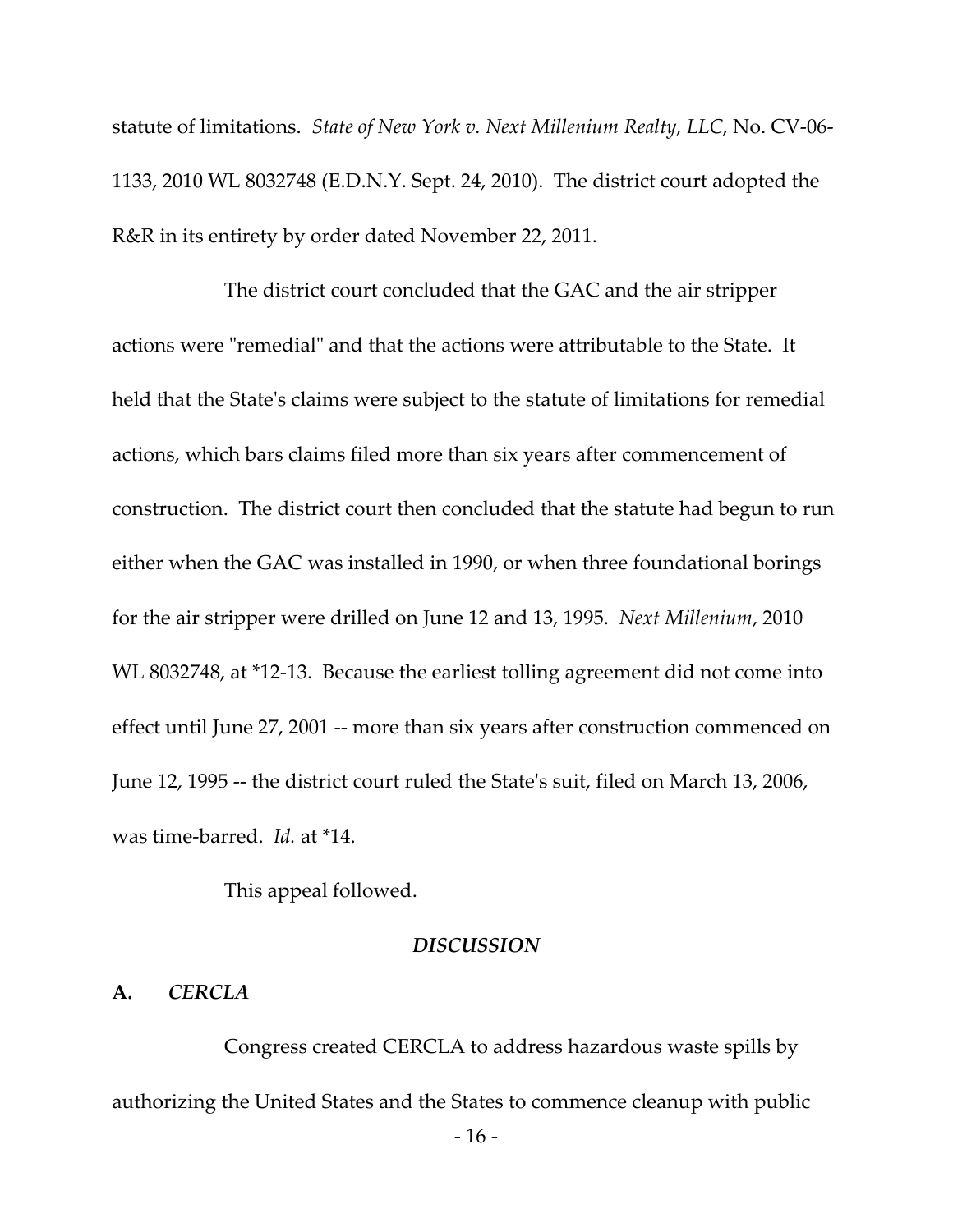money and then to seek the recovery of costs from polluters. 42 U.S.C. § 9607(a)(4)(A). Congress deliberately structured this regime to allow federal and state governments to respond to spills immediately while leaving the determination of liability and financial responsibility for later. *See, e.g., New York v. Shore Realty Corp.*, 759 F.2d 1032, 1041 (2d Cir. 1985) ("EPA can sue for reimbursement of cleanup costs from any responsible parties it can locate, allowing the federal government to respond immediately while later trying to shift financial responsibility to others." (citation omitted)).

We have construed CERCLA liberally to advance the dual goals of cleaning up hazardous waste and holding polluters responsible for their actions. *See B.F. Goodrich Co. v. Murtha*, 958 F.2d 1192, 1198 (2d Cir. 1992) ("Because it is a remedial statute, CERCLA must be construed liberally to effectuate its two primary goals: (1) enabling the EPA to respond efficiently and expeditiously to toxic spills, and (2) holding those parties responsible for the releases liable for the costs of the cleanup."); *Prisco v. A&D Carting Corp.*, 168 F.3d 593, 602 (2d Cir. 1999) ("As a remedial statute, CERCLA should be construed liberally to give effect to its purposes." (quoting *B.F. Goodrich v. Betkoski*, 99 F.3d 505, 514 (2d Cir. 1996) (internal quotation marks omitted)).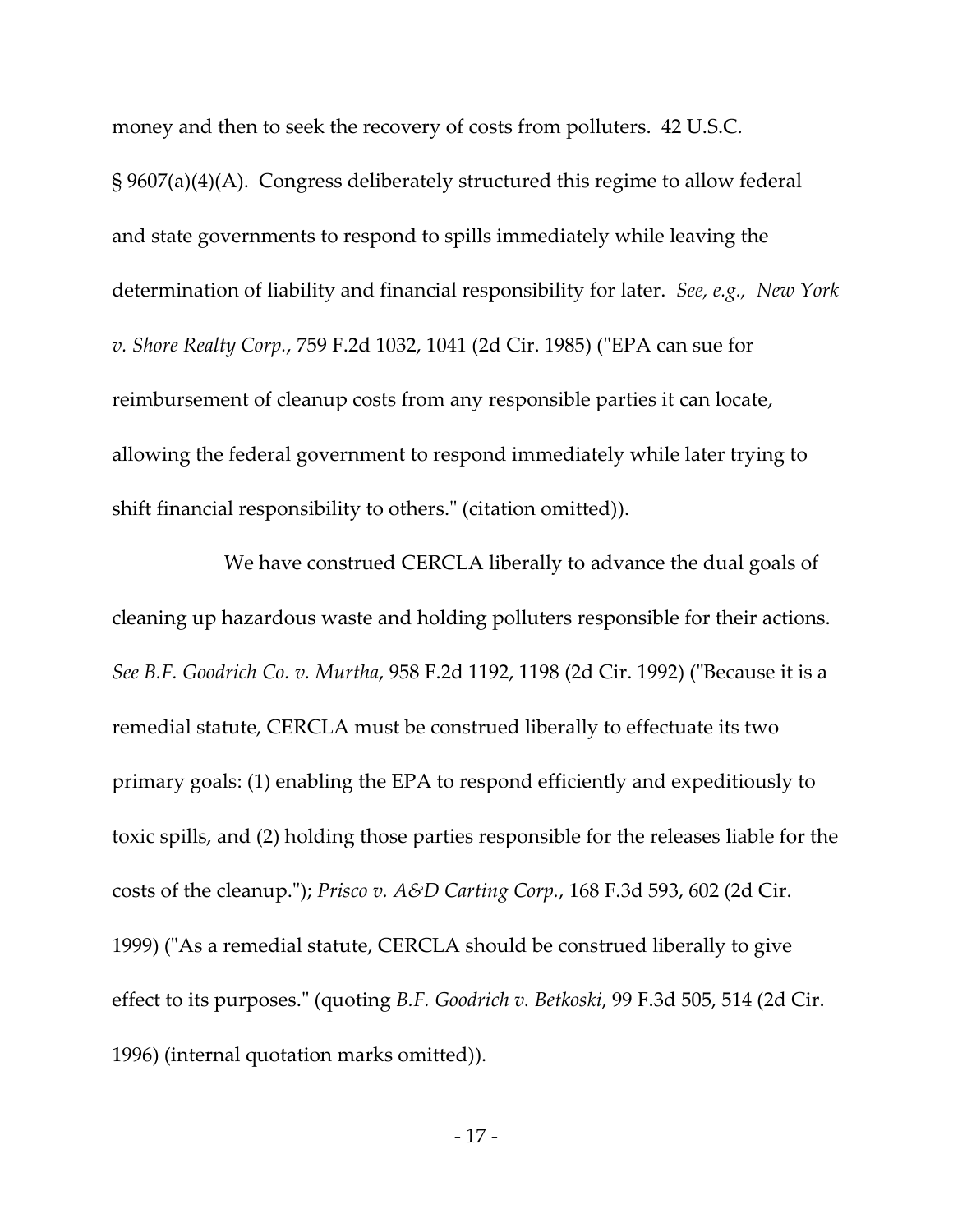Section 107 of CERCLA authorizes federal and state governments to recover response costs from potentially responsible parties ("PRPs") for both removal and remedial actions. 42 U.S.C.  $\S 9607(a)(4)(A)$ . Removal actions are clean-up or removal measures taken to respond to immediate threats to public health and safety. 42 U.S.C. § 9601(23) <sup>7</sup> ; *see also Minnesota v. Kalman W. Abrams Metals, Inc.,* 155 F.3d 1019, 1024 (8th Cir. 1998) (removal actions are those "taken to counter imminent and substantial threats to public health and welfare"); *United States v. W.R. Grace & Co.*, 429 F.3d 1224, 1244 (9th Cir. 2005) ("Courts have

#### 7 42 U.S.C. § 9601(23) provides:

The terms "remove" or "removal" mean[] the cleanup or removal of released hazardous substances from the environment, such actions as may be necessary taken in the event of the threat of release of hazardous substances into the environment, such actions as may be necessary to monitor, assess, and evaluate the release or threat of release of hazardous substances, the disposal of removed material, or the taking of such other actions as may be necessary to prevent, minimize, or mitigate damage to the public health or welfare or to the environment, which may otherwise result from a release or threat of release. The term includes, in addition, without being limited to, security fencing or other measures to limit access, provision of alternative water supplies, temporary evacuation and housing of threatened individuals not otherwise provided for, action taken under section 9604(b) of this title, and any emergency assistance which may be provided under the Disaster Relief and Emergency Assistance Act [42 U.S.C.A. § 5121 *et seq*.].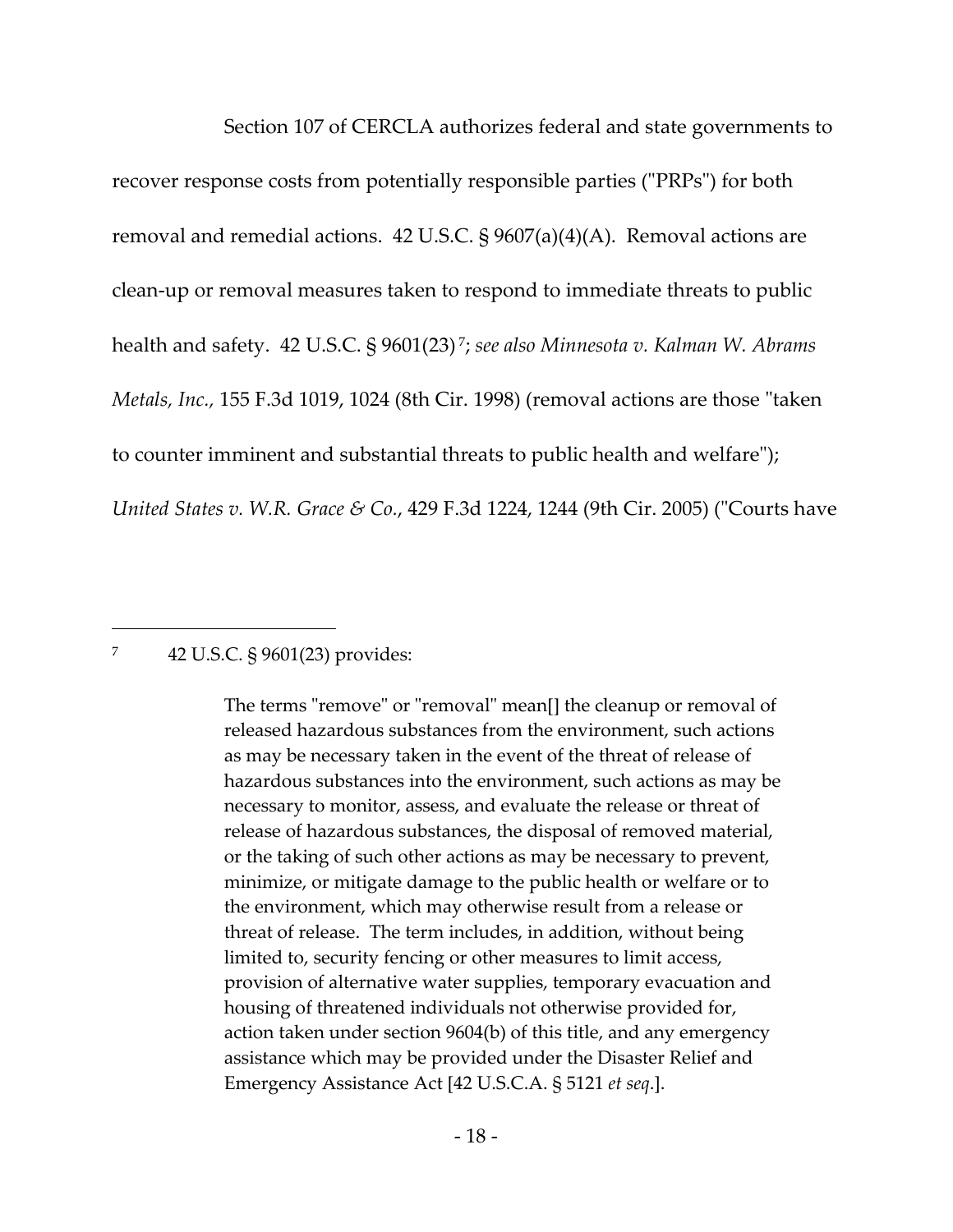. . . stressed the immediacy of a threat in deciding whether a cleanup is a removal action." (collecting cases)). *Accord* Memorandum from Stephen Luftig, Director, Office of Emergency and Remedial Response, Use of Non-Time Critical Removal Authority in Superfund Response Actions, to Regions I-X Program and Legal Division Directors (Feb. 14, 2000) (emphasizing immediate nature of removal

actions), *available at* http://www.epa.gov/superfund/policy/remedy/

pdfs/memofeb2000-s.pdf (the "EPA Guidance").<sup>8</sup>

 $\overline{a}$ 

Remedial actions are generally actions designed to permanently

remediate hazardous waste. 42 U.S.C. § 9601(24)<sup>9</sup> ; *see also Schaefer v. Town of* 

<sup>8</sup> While the EPA Guidance is not entitled to the level of deference afforded by *Chevron, U.S.A., Inc. v. Natural Res. Def. Council, Inc.*, 467 U.S. 837 (1984), it is entitled to some deference. *See Skidmore v. Swift & Co.*, 323 U.S. 134, 139, 140 (1944) (rulings, interpretations, opinion letters, policy statements, agency manuals, and enforcement guidelines are "entitled to respect" to the extent they possess the "power to persuade"); *see also Alaska Dep't of Envtl. Conservation v. EPA*, 540 U.S. 461, 487-88 (2004) (although internal agency guidance memoranda do not receive *Chevron* deference, "[c]ogent 'administrative interpretations . . . not [the] products of formal rulemaking . . . nevertheless warrant respect. '" (alterations in original and citations omitted)). In *United States v. W.R. Grace & Co.*, the Ninth Circuit gave some deference to the EPA Guidance in determining that an action was removal and not remedial in nature. 429 F.3d 1224, 1243 (9th Cir. 2005).

<sup>9</sup> 42 U.S.C. § 9601(24) provides in part:

The terms "remedy" or "remedial action" mean[] those actions consistent with permanent remedy taken instead of or in addition to removal actions in the event of a release or threatened release of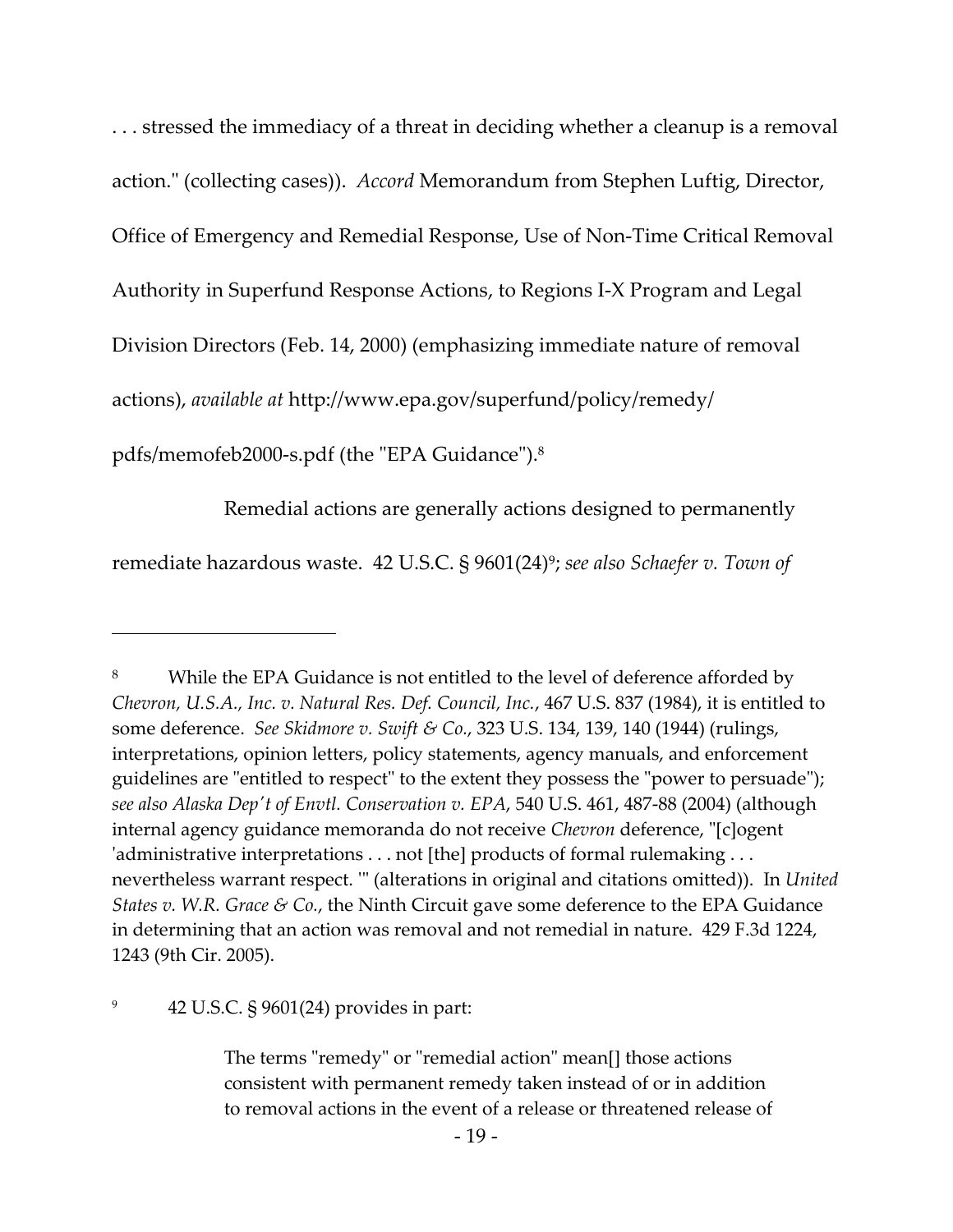*Victor*, 457 F.3d 188, 195 (2d Cir. 2006) (remedial actions are "generally long-term or permanent containment or disposal programs") (quoting *Shore Realty Corp.*, 759 F.2d at 1040 (internal quotation marks omitted)); *California ex rel. Cal. Dep't of Toxic Substances Control v. Neville Chem. Co.*, 358 F.3d 661, 667 (9th Cir. 2004) ("remedial actions generally are permanent responses") (quoting *Geraghty and Miller, Inc. v. Conoco, Inc*, 234 F.3d 917, 926 (5th Cir. 2000) (internal quotation marks omitted)).

Removal and remedial actions are governed by different statutes of limitations. For removal actions, the government must seek to recoup costs within three years "after completion of the removal action." 42 U.S.C. § 9613(g)(2)(A). For remedial actions, the government must seek to recoup costs

a hazardous substance into the environment, to prevent or minimize the release of hazardous substances so that they do not migrate to cause substantial danger to present or future public health or welfare or the environment. The term includes, but is not limited to, such actions at the location of the release as storage, confinement, perimeter protection using dikes, trenches, or ditches, clay cover, neutralization, cleanup of released hazardous substances and associated contamination materials, recycling or reuse, diversion, destruction, segregation of reactive wastes, dredging or excavations, repair or replacement of leaking containers, collection of leachate and runoff, onsite treatment or incineration, provision of alternative water supplies, and any monitoring reasonably required to assure that such actions protect the public health and welfare and the environment.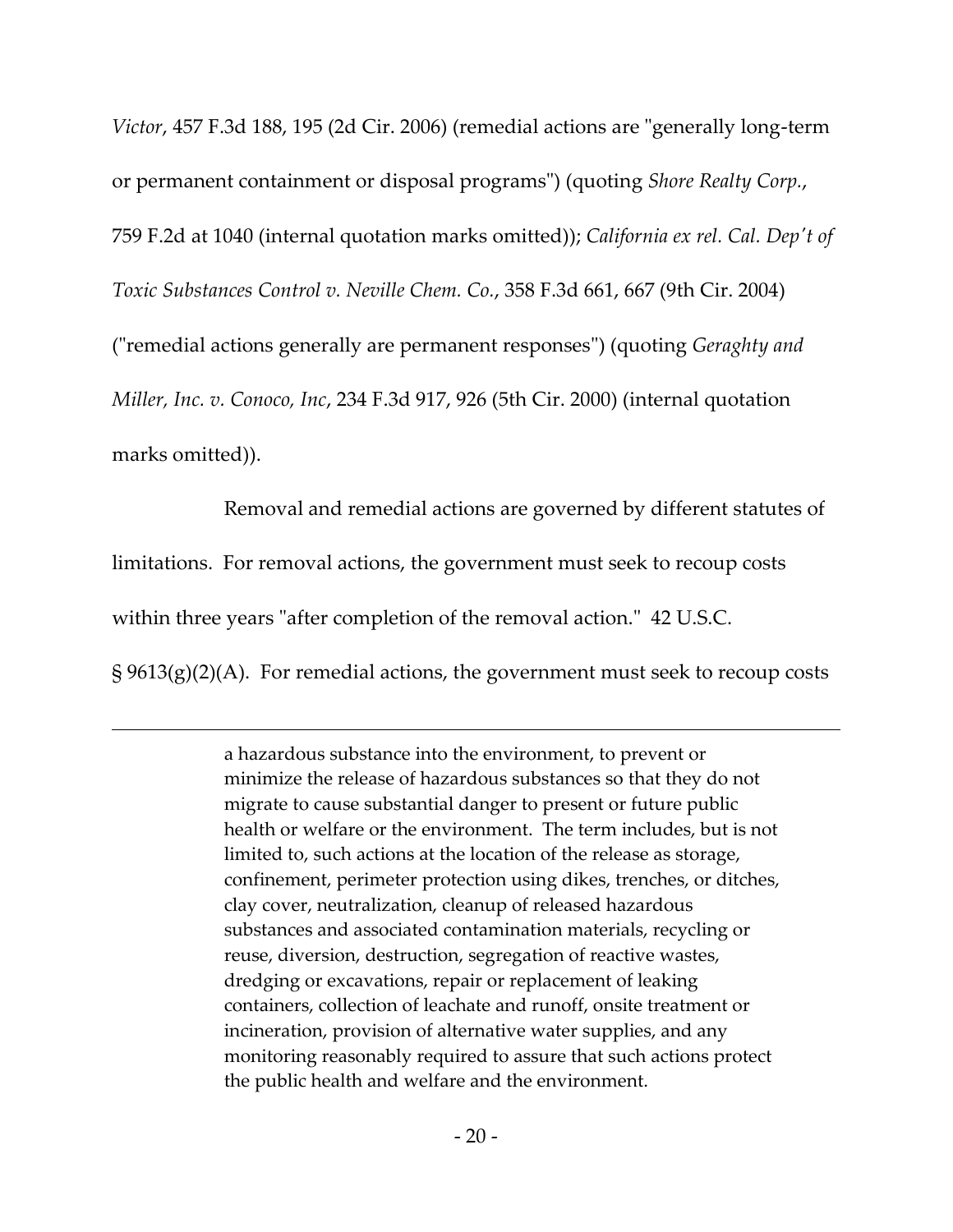within six years after "initiation of physical on-site construction of the remedial action." 42 U.S.C. § 9613(g)(2)(B). <sup>10</sup>

Whether a suit to recover response costs under section 107 of CERCLA is a "removal action" or a "remedial action" is a question of law that we review *de novo*. *W.R. Grace & Co.*, 429 F.3d at 1234-35 ("Whether the . . . cleanup activity was a removal action -- or, on the other hand, a remedial action in removal action's clothing -- is a question of statutory interpretation" and thus, "a legal issue that we review as a matter of law."); *Geraghty and Miller, Inc.*, 234 F.3d at 925-26 (classification of an activity as "removal" or "remedial" is "determined as a matter of law"). Likewise, to the extent the resolution of this legal question turns on factual issues, we review the district court's grant of summary judgment *de novo*, applying well-settled principles governing summary judgment motions*. Lopes v. Dep't of Soc. Servs.*, 696 F.3d 180, 184 (2d Cir. 2012).

### **B.** *Analysis*

We hold that, to the extent it concerns the GAC and air stripper tower, this suit is a "removal action" subject to the three-year statute of limitations, which is triggered by the "completion of the removal action."

<sup>10</sup> Section 9613(g)(2)(B) further provides that any "costs incurred in the removal action may be recovered in the cost recovery action" for the remedial action, "if the remedial action is initiated within 3 years after the completion of the removal action."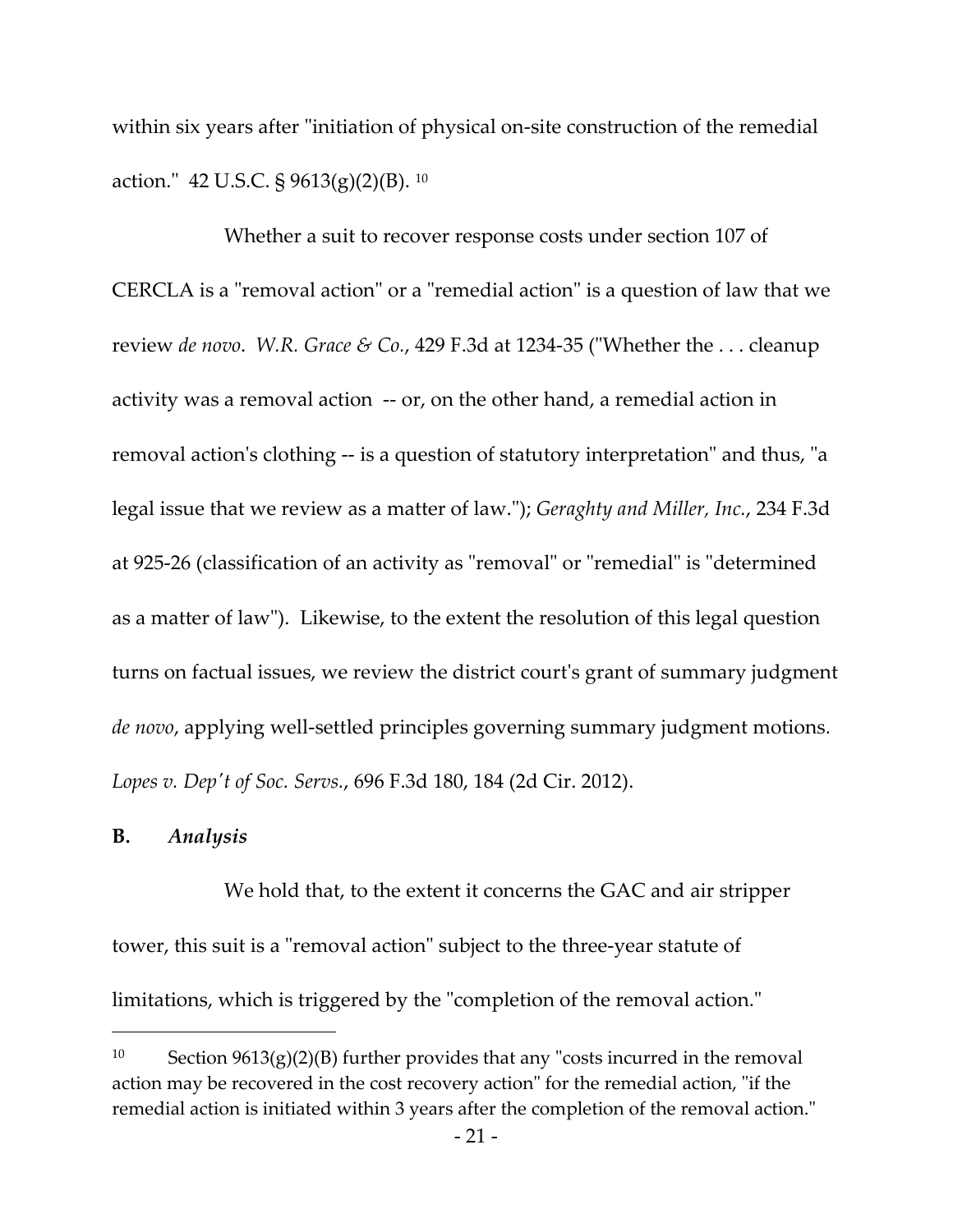Because the removal measures cannot be deemed to have been completed in any sense before the State's adoption of a remediation plan that incorporated them, and this action was commenced within three years of that earliest possible date, the statute of limitations had not run as of the time this action was commenced. Hence, we hold that the district court erred in dismissing this action as untimely.

## **1. The Nature of the Cleanup Measures**

We hold that the GAC and air stripper tower were removal measures, for the following reasons.

First, both systems were installed in response to an imminent public health hazard, a defining characteristic of removal actions. *See Kalman W. Abrams Metals, Inc.,* 155 F.3d at 1024; *W.R. Grace & Co.*, 429 F.3d at 1244 (collecting cases). The contamination in Hempstead's drinking water posed an immediate threat.

As the engineering firm D&B recognized in its November 1989 report:

Wells 1 and 2 at the Iris Place Pump Station have Volatile Organic Compound (VOC) concentrations approaching current New York State Maximum Contaminant Levels for potable water. The wells are critical to the operation of the Bowling Green Water District; consequently, *immediate* action is required to ensure that the wells remain operational at all times.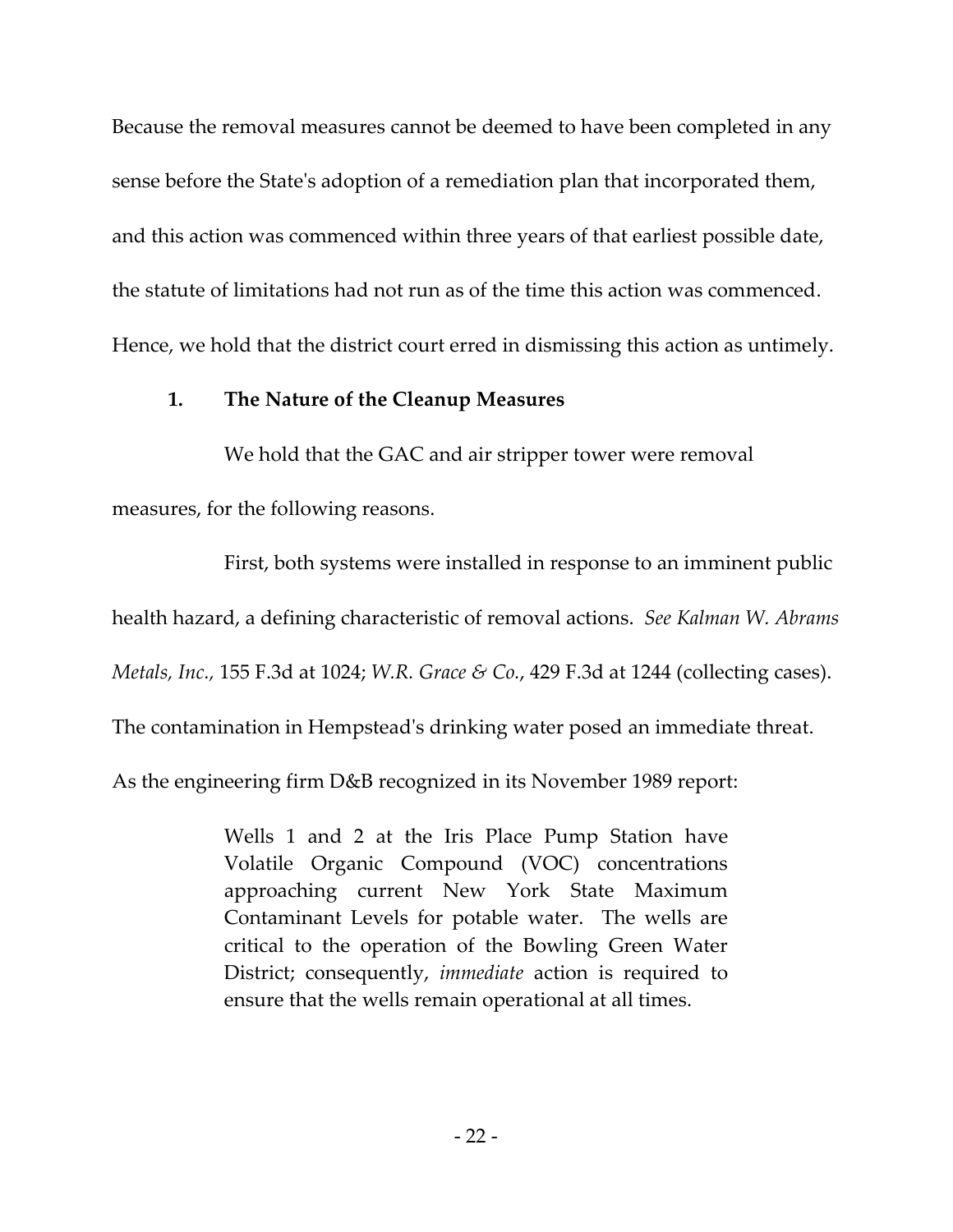(Aff. of Daniel Davis, Ex. 1 at 3) (emphasis added). The Town installed the GAC in response to this impending substantial threat to public health.

Similarly, the Town constructed the air stripper tower in direct response to rising VOC levels that were overwhelming the GAC system and diminishing its effectiveness. After Commissioner Davis grew concerned that the increasing levels of VOCs would "render the GAC Treatment System ineffective and too costly or impractical to operate," he issued a directive to carry out design work for the air stripper tower to ensure that the Bowling Green wells would be "capable of supplying adequate quantities of potable water to customers in accordance with the New York State Sanitary Code." (Davis Decl. ¶¶ 16, 17). There is no question these two measures were taken by the Town in response to concerns about the imminent threat to safe drinking water.

Second, both the GAC and the air stripper tower were designed as measures to address water contamination at the endpoint -- the wells -- and not to permanently remediate the problem by "prevent[ing] or minimiz[ing] the release of hazardous substances so that they do not migrate" from the underlying source of contamination at the NCIA. 42 U.S.C. § 9601(24); *see W.R. Grace & Co.,* 429 F.3d at 1247 (finding cleanup activity to be removal action where it did not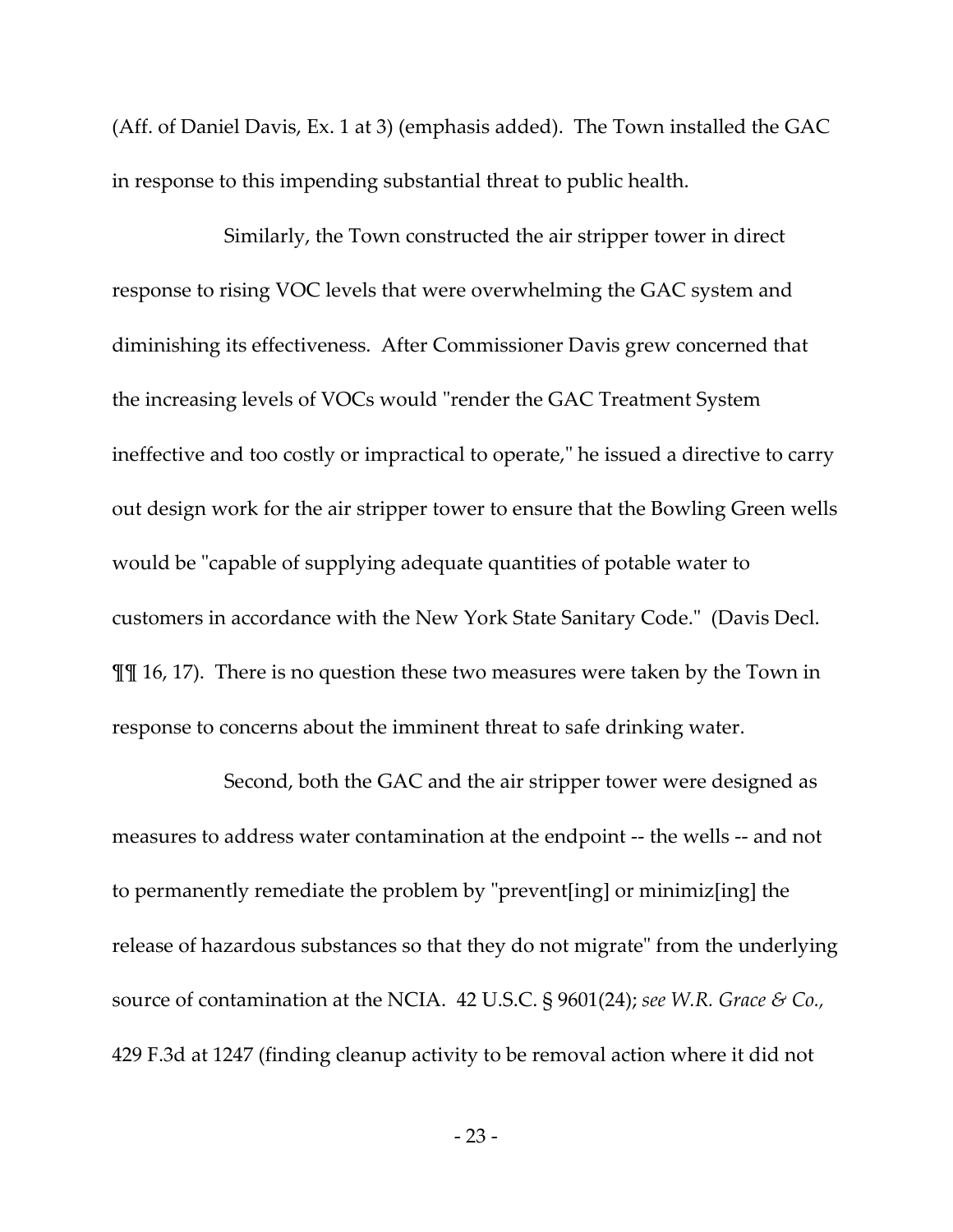"fully eliminate the public health threat or amount to a full-blown remediation"); *see also City of Moses Lake v. United States*, 458 F. Supp. 2d 1198, 1213 (E.D. Wash. 2006) (cleanup action taken by the City at drinking wells to lower TCE amounts to below maximum contaminant levels -- rather than abating the contamination in the aquifer or at the Superfund site proper -- bears "all of the hallmarks of a 'removal action' -- an interim response to minimize and stabilize imminent harms to human health"). Indeed, at the time the GAC and air stripper were built, neither the State nor the Town knew the source of the VOCs in the drinking water pumped from the wells, and they were responding to a water-supply problem, not an environmental cleanup concern. The contaminated water was already in the wells, and the water came out of the wells into the GAC and air stripper tower so that the contaminants could be removed from the wells. These were not remedial measures intended to prevent the well water from being contaminated in the first place.

The GAC and air stripper tower were implemented as measures to minimize and mitigate the damage from the NCIA, rather than to permanently eliminate it. *See* 42 U.S.C. § 9601(24) ("remedial" action defined as "those actions consistent with permanent remedy"). Neither project was designed to remedy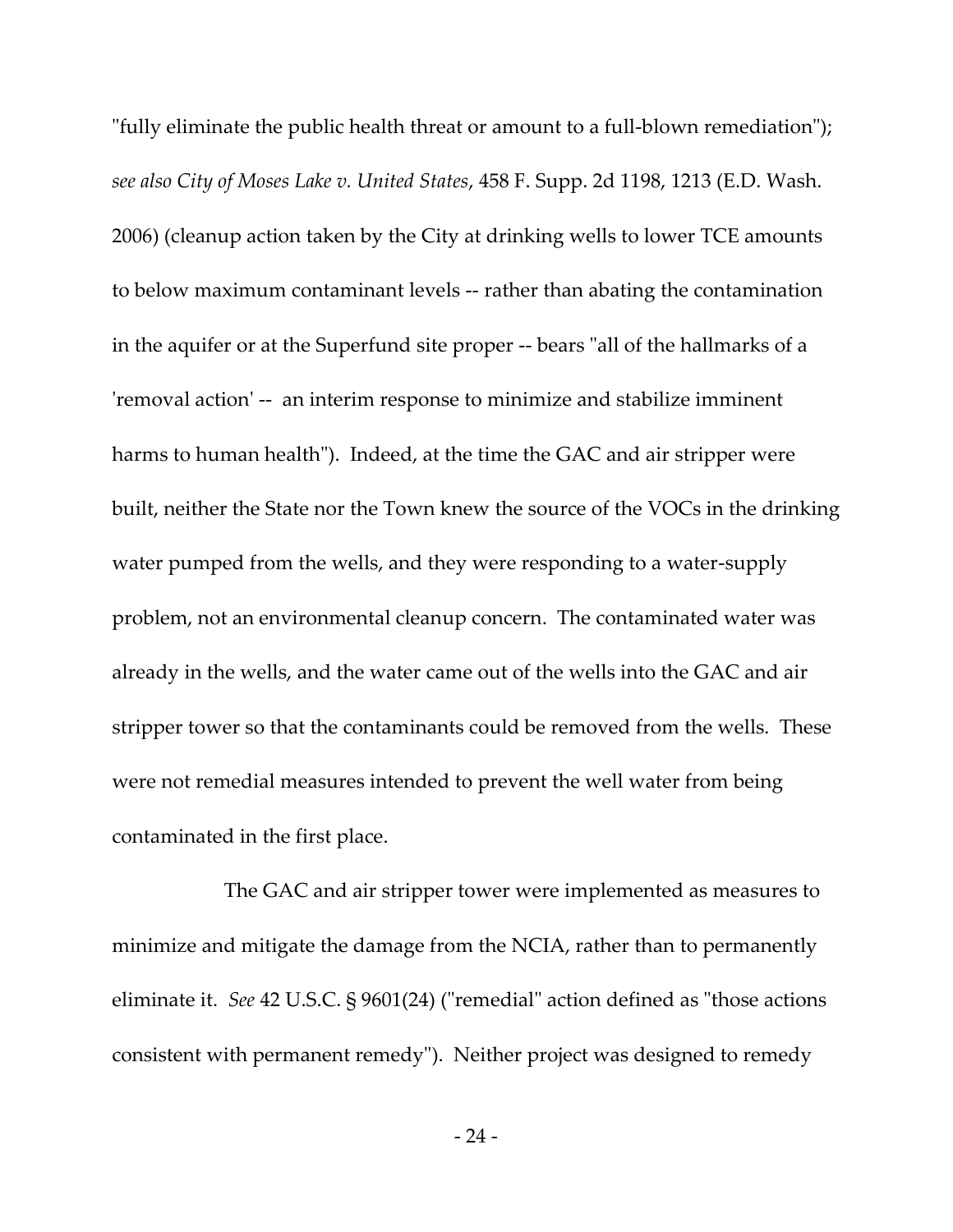the underlying source of the contamination, namely, the hazardous waste at the NCIA. Indeed, the fact that the VOCs were migrating from the NCIA was not even confirmed until 1999 -- nine years after the GAC was built and four years after the air stripper tower was built. Therefore, the Town's actions in 1990 and 1995 could not have been intended to permanently remediate the contamination coming from the NCIA.<sup>11</sup> It was not until October 2003 that the State, having conducted lengthy studies and considered a number of alternatives, determined that a number of new cleanup measures throughout the NCIA site, along with the existing GAC and air stripper tower, would be appropriate means of remediating the contamination coming from the NCIA.

Defendants argue that cleanup actions do not have to address the underlying source of contamination to qualify as "remedial," citing *Morrison Enters., LLC v. Dravo Corp.*, 638 F.3d 594 (8th Cir. 2011). In *Morrison*, the City of Hastings, Nebraska, removed contaminated wells and installed new wells and

<sup>&</sup>lt;sup>11</sup> Defendants point to evidence that Commissioner Davis stated that the GAC "was not intended to be a temporary system," that the intent was "to construct a system that would permanently address the contamination found in the Bowling Green wells." Even so, as discussed further below, the GAC was not a permanent remediation in the sense that it did not address the source of the contamination -- the VOC plumes migrating from the NCIA. Moreover, even though the GAC eventually became a part of the permanent solution, as discussed below, it could still also qualify as a removal action during the relevant time period for purposes of the statute of limitations.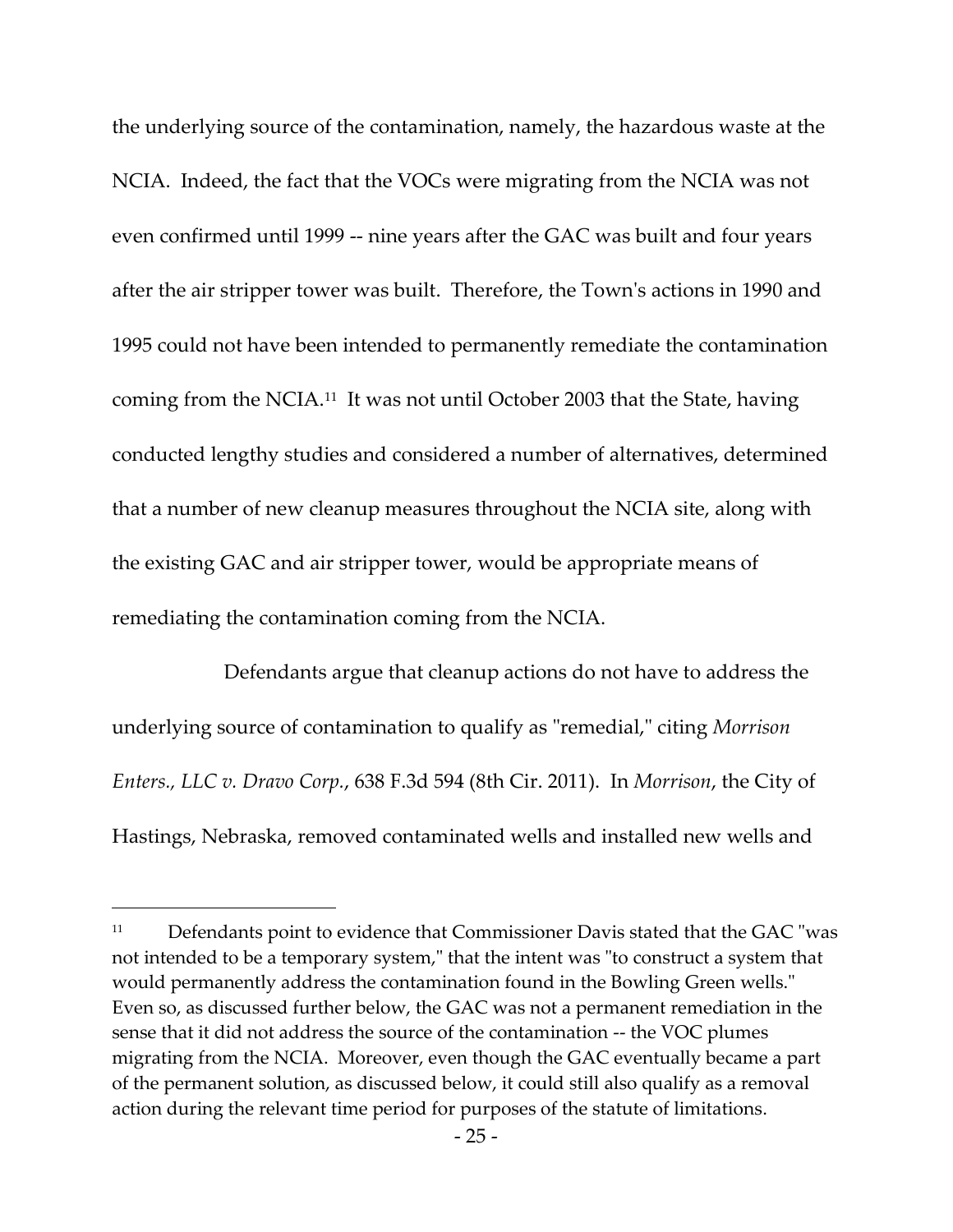water mains to remediate contaminated drinking water. *Id.* at 600. The City argued that these actions were removal measures because "the work on the water supply system did not clean one molecule of water or rid the environment of any contamination whatsoever." *Id.* at 608 (internal quotation marks omitted). The Eighth Circuit disagreed, holding that "retiring contaminated wells and obtaining uncontaminated supplies of water to meet the needs of the City's residents for the foreseeable future is more in the nature of a permanent remedy." *Id.* In doing so, it relied on the fact that the phrase "provision of alternative water supplies" is found in the definition of "remedial" actions. *Id.* at 609; *see* 42 U.S.C. § 9601(24). The court noted:

> [t]he City's narrow interpretation of the term remedial action would render Congress's specific inclusion of the provision of alternative water supplies in the second sentence of the definition a nullity. By its inherent nature, the provision of alternative water supplies never cleans contaminated water, nor rids the environment of contamination.

*Morrison*, 638 F.3d at 609*.* Thus, because the measures constituted the "provision of alternative water supplies" and were consistent with the definition of "remedy," which includes actions to "prevent or minimize the release of hazardous substances," the court concluded they were remedial.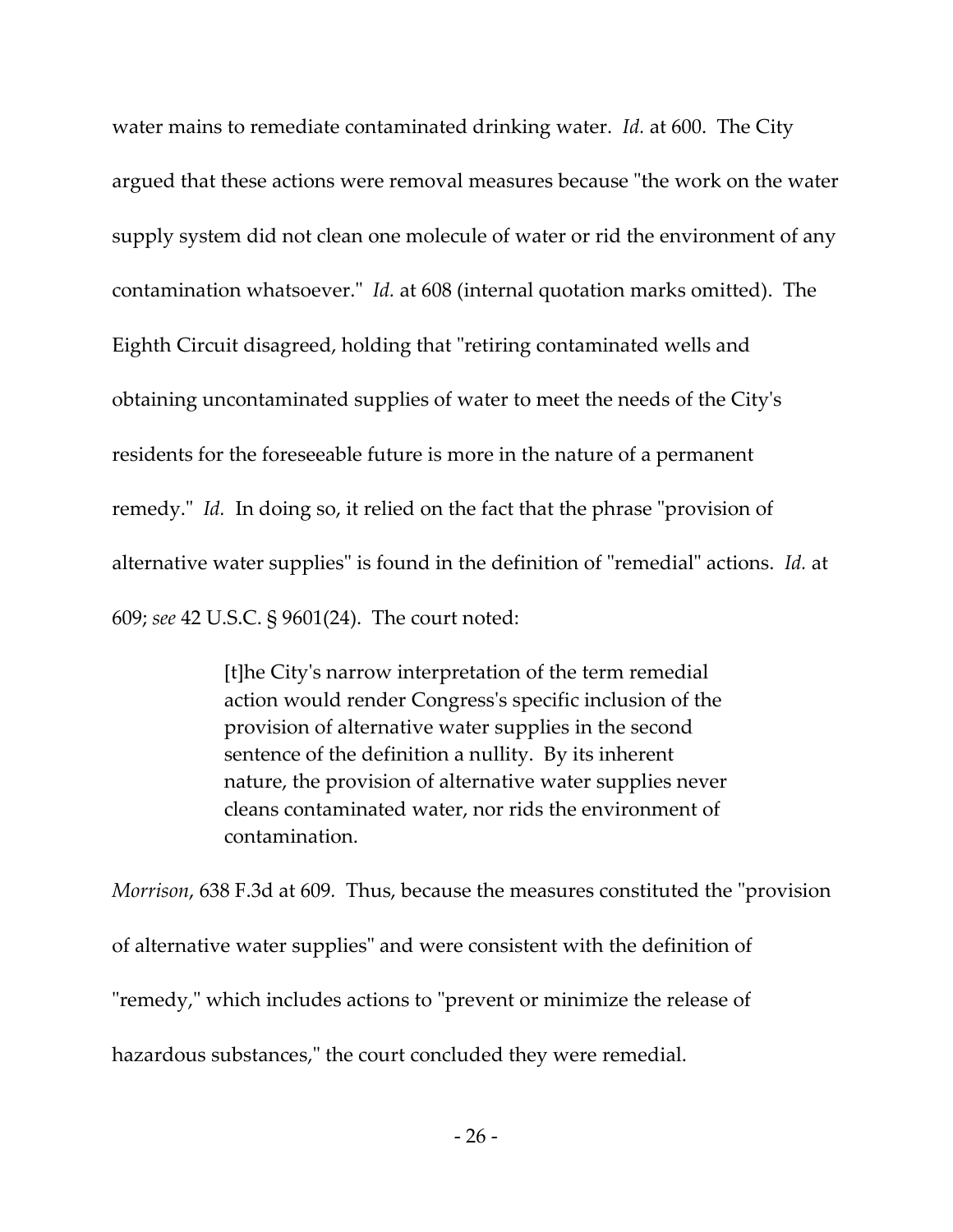In contrast, the Town's actions in this case do not involve the provision of alternative water supplies. The GAC and air stripper tower were used to remove sufficient amounts of contamination from polluted water to render the water safe to drink. That is hardly the same as retiring contaminated wells and building an entirely new water supply system. Thus, *Morrison* is inapposite.

Additionally, even though the GAC and the air stripper tower eventually were adopted as part of a permanent remedial solution, they still constituted "removal" actions at all times relevant to the statute of limitations question. *W.R. Grace & Co.*, 429 F.3d at 1244 ("As a practical matter, removal actions are often permanent solutions such as can be the case in a typical soil or drum removal.") (quoting EPA Guidance at 3 n. 3 (internal quotations marks omitted)); *Geraghty and Miller, Inc.*, 234 F.3d at 927 ("Even if the replacements for these wells are integral to the long-term remediation of the site, that does not mean that their initial placement cannot be categorized as removal."). Likewise, even if the GAC and the air stripper tower performed certain functions that might be considered "remedial," such as "prevent[ing] or minimiz[ing] the release of hazardous substances so they do not migrate to cause substantial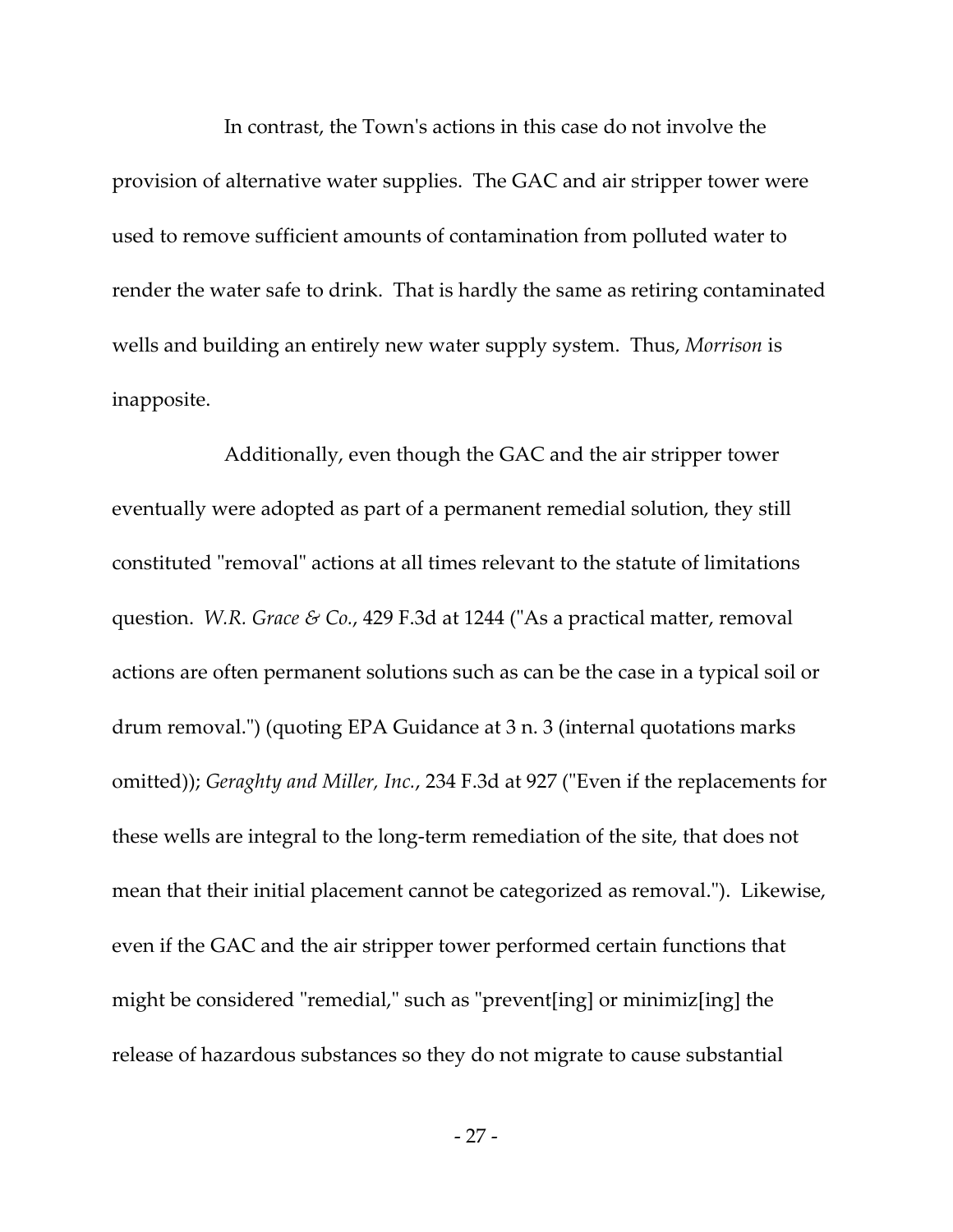danger to present or future public health or welfare," 42 U.S.C. § 9601(24) (definition of remedy), that does not preclude them from being classified as "removal." *Geraghty and Miller, Inc.*, 234 F.3d at 927 (noting there can be overlap between remedial and removal activities); *Gen. Elec. Co. v. Litton Indus. Automation Sys., Inc.,* 920 F.2d 1415, 1419 (8th Cir. 1990) (finding excavation to be a removal activity even though CERCLA lists it as a remedial activity), *abrogated on other grounds by Key Tronic Corp. v. United States*, 511 U.S. 809 (1994).

Thus, we conclude, as a matter of law, that under the circumstances of this case, these two systems, which were built in response to an immediate health threat and designed to render the drinking water safe without addressing the underlying source of pollution, were "removal" and not "remedial" actions at least up until the time that the State adopted a remediation plan that incorporated them. 12

 $\overline{a}$ 

<sup>&</sup>lt;sup>12</sup> We need not, and do not, hold that all GAC systems, or all air stripper towers, necessarily constitute removal actions no matter the circumstances under which they are implemented. An air stripper tower, for example, could be constructed with the understanding that it would constitute a permanent solution to the relevant water safety issue, or, where the underlying source or pollution is known, with the understanding that it would address the source of the pollution. Nothing in this opinion prevents consideration of these or other factors on a case-by-case basis to determine whether a given air stripper tower or GAC system constitutes a removal or a remedial action under CERCLA. Nor do we hold that such a removal measure automatically terminates as such at the moment a larger remedial plan incorporating it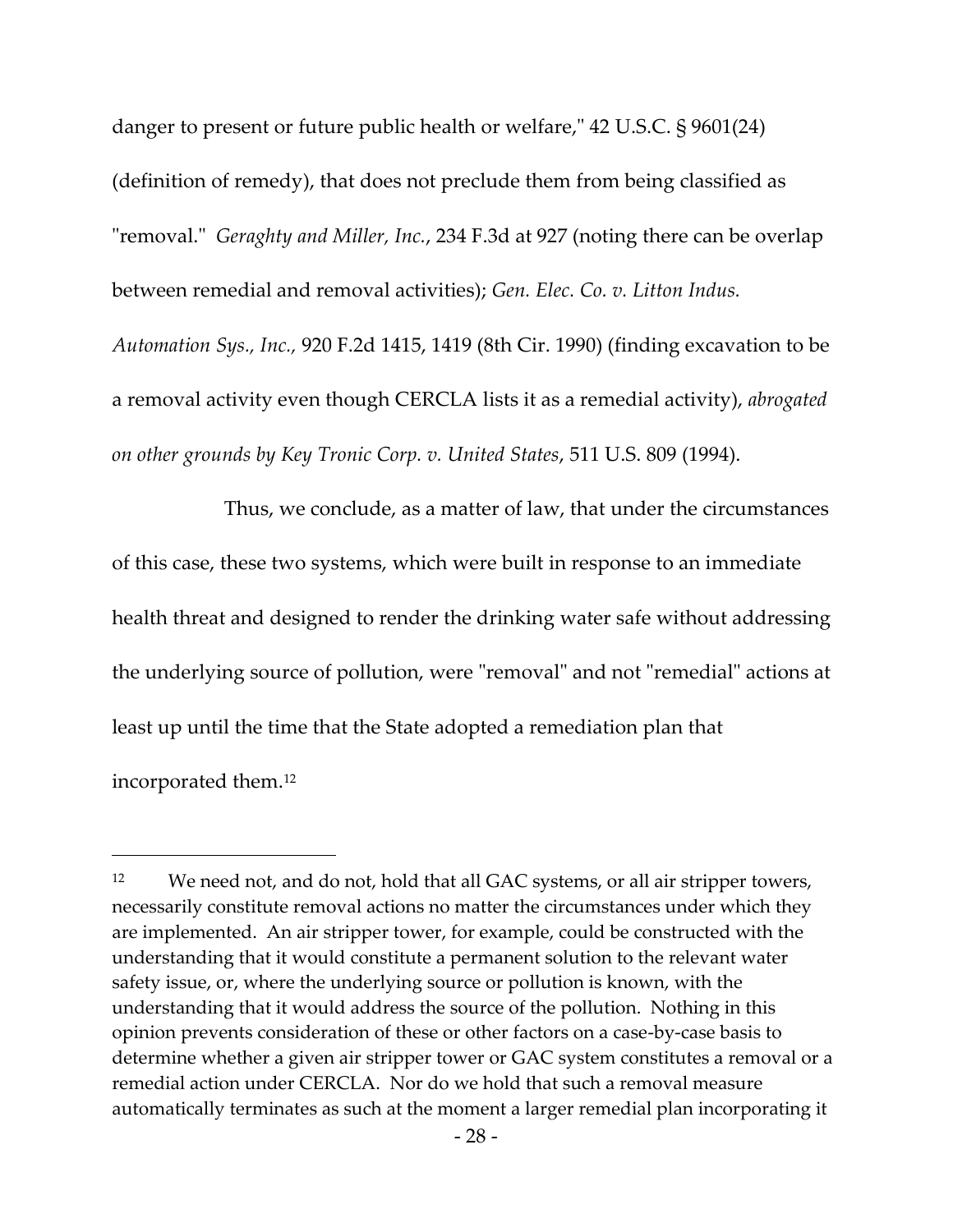## **2. Defendants' remaining arguments**

## **a. The duration and cost of the actions**

Defendants argue that the duration and cost of these measures indicate they are remedial actions. They point out that the GAC has been running since 1990 and the air stripper tower since approximately 1997. They also argue that the cost of the projects -- the GAC cost \$1.25 million and the air stripper tower cost \$1.2 million -- supports the conclusion that these are remedial actions because they are simply too expensive to be removal actions**.** 

In support of their argument, the defendants point to a section of CERLCA that provides that a removal measure "shall not continue after \$2,000,000 has been obligated for response actions or 12 months has elapsed from the date of initial response." 42 U.S.C. § 9604(c)(1); *accord* 40 C.F.R. § 300.415(b)(5). There are, however, two exceptions to this cap: (1) if there is an "immediate risk to public health or welfare or the environment" requiring "continued response actions" to "prevent, limit, or mitigate an emergency," or (2) if the "[c]ontinued response action is otherwise appropriate and consistent with

 $\overline{a}$ 

is adopted. It is sufficient for the instant analytical purpose to note that the removal status of the GAC and air stripper tower measures here ended, if at all, no earlier than the date the State adopted its remedial plan, and that the State's cost recovery action is therefore timely.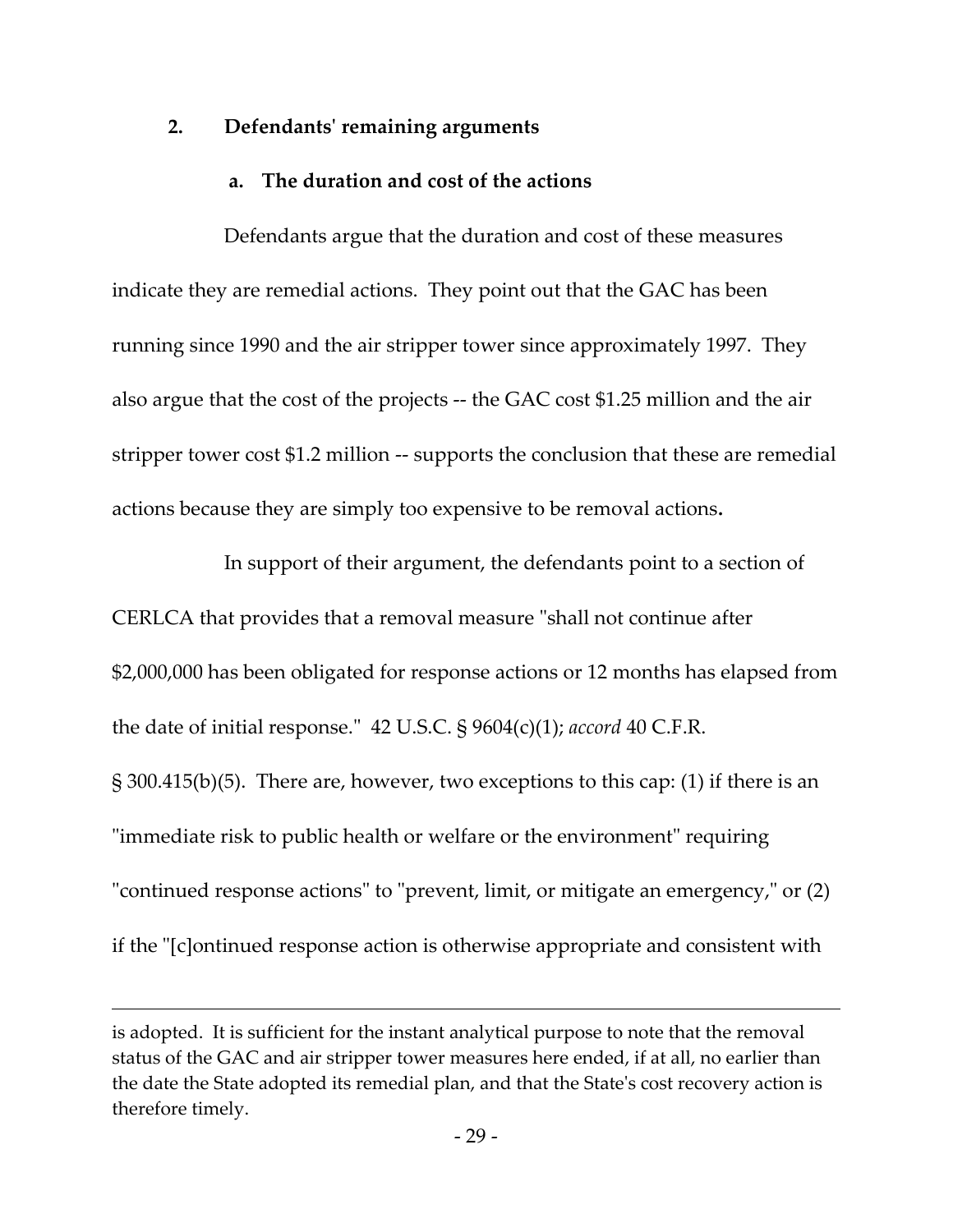the remedial action to be taken." 42 U.S.C. § 9604(c)(1); *accord* 40 C.F.R. § 300.415(b)(5)(i) and (ii).

As an initial matter, defendants concede that "these limits are not binding here since the State performed the response measures," rather than the federal government. Defs.-Apps.' Br. at 34. In addition, the GAC and air stripper tower fall within both exceptions as there was an "immediate risk to public health" and the "continued response actions" were required to "prevent, limit, or mitigate an emergency." 42 U.S.C. § 9604(c)(1); *accord* 40 C.F.R. § 300.415(b)(5)(i) and (ii). The Town instituted these measures in response to rising levels of VOCs that posed a serious threat to drinking water safety. Accordingly, the limitations of 42 U.S.C. § 9604(c)(1) are not applicable. *See W.R. Grace*, 429 F.3d at 1226, 1249 (holding district court did not err in determining action was removal even though it cost over \$54 million and took several years to complete because there was an immediate risk to public health).

Moreover, the EPA Guidance persuasively provides that neither the cost nor the duration of a project is dispositive in determining whether the project is removal or remedial:

> While some courts have looked to [the length of time necessary to complete an action] in distinguishing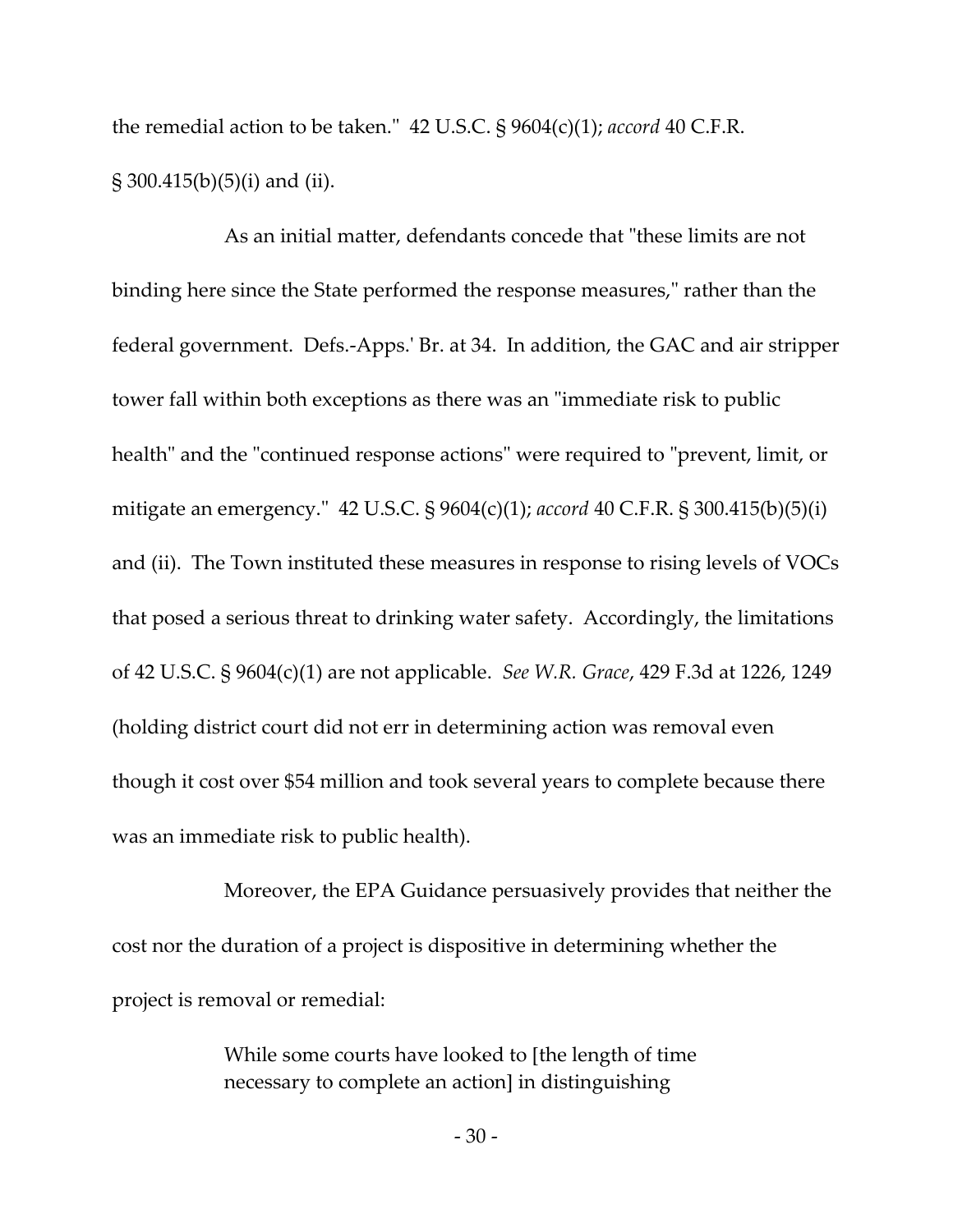between removal and remedial actions, this characteristic usually is not helpful; removal actions are most often of short duration, but they certainly can be long-running responses, too, thereby undercutting the probative value of duration . . . in deciding whether an action is removal rather than remedial in nature.

EPA Guidance at 3 n.2. The EPA Guidance also recognizes that removal actions

can involve considerable expense:

[E]ven expensive and complex response actions may be removal action candidates if they are relatively timesensitive -- regardless of whether any further action might ultimately be selected for a site.

*Id.* at 4.

Because both the GAC and the air stripper tower were urgent responses designed to combat rising levels of VOCs that threatened the water quality, the duration and cost of these measures do not mean that they constituted remedial actions *ab initio*. *See id.* at 4 n.4 (the \$2 million and 12 month limitations "apply only to fund-financed actions, and serve as a fiscal check; they are not found in the statutory definition of 'removal' and do not control which actions can be taken as removals").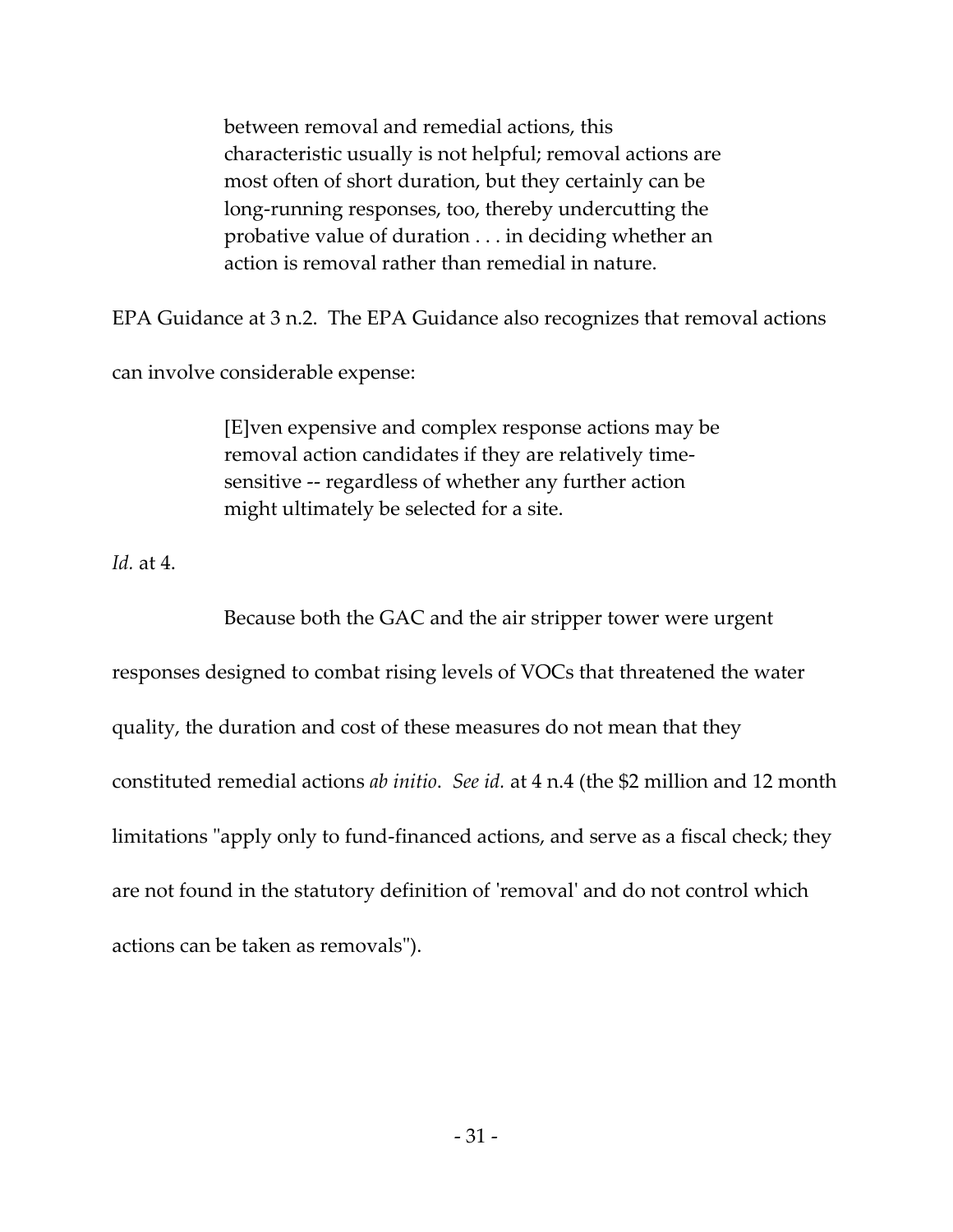#### **b. The use of the word** "**remedial**" **by the State**

The district court found that the State's use of the word "remedial" in conjunction with the GAC system and the air stripper tower showed they were remedial measures. Specifically, the State referred to these as "interim remedial measures" and as "remedial" alternatives in the ROD. *Next Millenium,* 2010 WL 8032748, at \*11. In addition, in its interrogatory responses, the State referred to "additional remedial measures in order to complete the remediating of Hazardous Substances." [Maldonado Decl. in Supp. of Motion for Summ. J., Ex. 7, at 22]. Finally, defendants contend that Jeff Trad, an engineer at the DEC, on one occasion described the air stripper tower as part of the "remediation" of the groundwater in a conversation with Commissioner Davis.

These generic uses of the word "remedial," however, do not require a finding that the measures were remedial in the statutory sense at the time they were implemeted. The word "remedial" is often used in environmental discussions in its common every day sense, namely, "intended as a remedy." Webster's New Collegiate Dictionary 970 (1980); *see also Geraghty and Miller, Inc.,* 234 F.3d at 926 ("[c]onfusion often results because the industry use of 'remediation' is not synonymous with CERLCA's definition of 'remedial.'"). The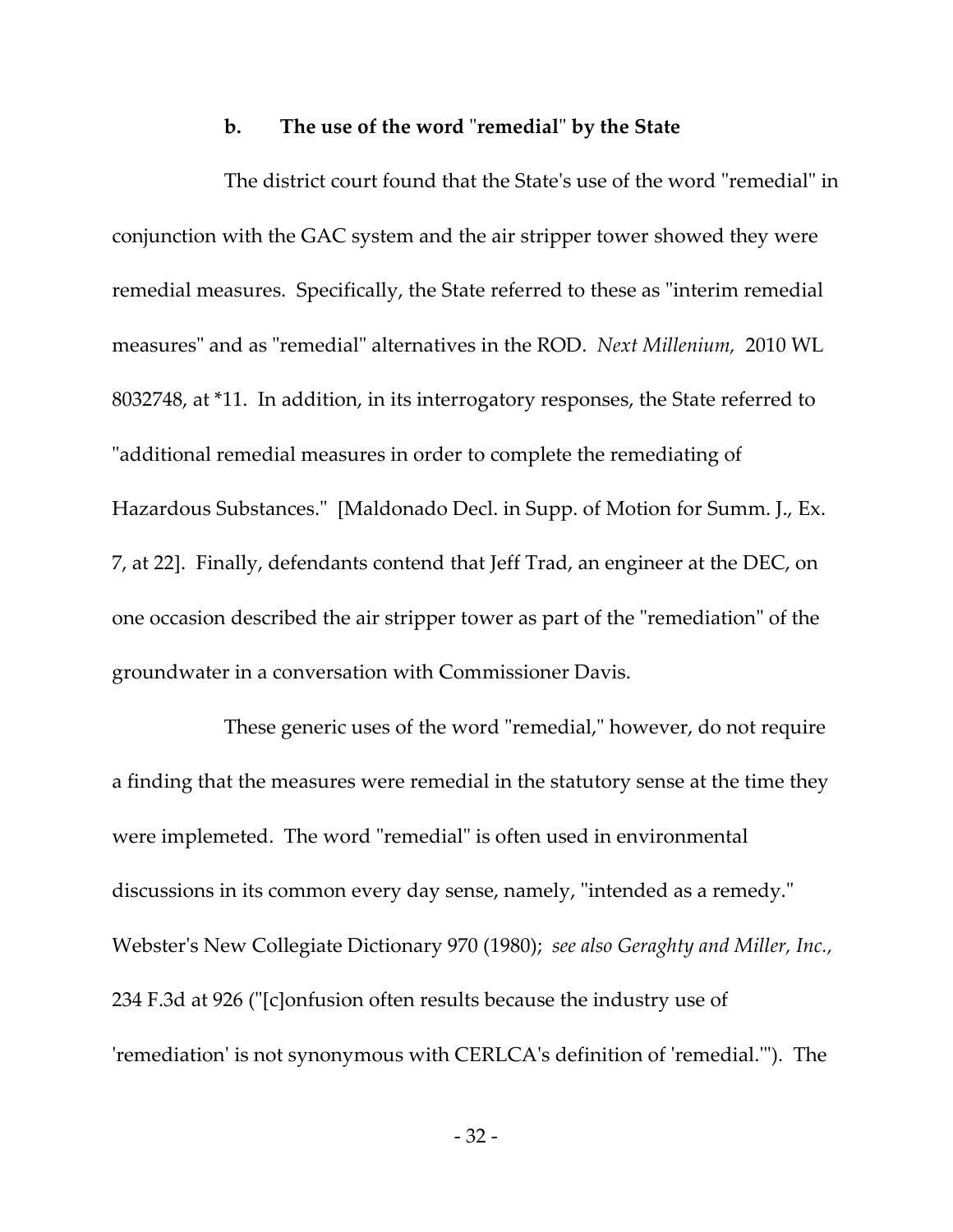use of the word by itself does not render an action "remedial" for purposes of the statute of limitations. *City of Moses Lake v. United State*s, 416 F. Supp. 2d 1015, 1024 (E.D. Wash. 2005) (use of word "remedial" in a "generic sense" in several documents over a thirteen-year period "do[es] not constitute an admission . . . that this cleanup is now in its 'remedial' phase as opposed to a 'removal' phase" under CERCLA). In its generic sense, "remedy" encompasses both temporary measures to address immediate threats to public health as well as permanent solutions to eliminate sources of contamination. Furthermore, New York law defines "interim remedial measure" to include "activities to address both emergency and non-emergency site conditions," 6 N.Y. Comp. Codes R. & Regs. tit. 6, § 375-1.2(ab), clearly encompassing what would be considered "removal" actions under CERCLA.

In short, the Town's efforts here -- a GAC and an air stripper tower -- were removal measures taken to respond to the immediate health concerns presented by contaminated well water while it investigated the source of the contamination and sought to develop a more coherent and fuller response to eliminate permanently the underlying source of the contamination. This action